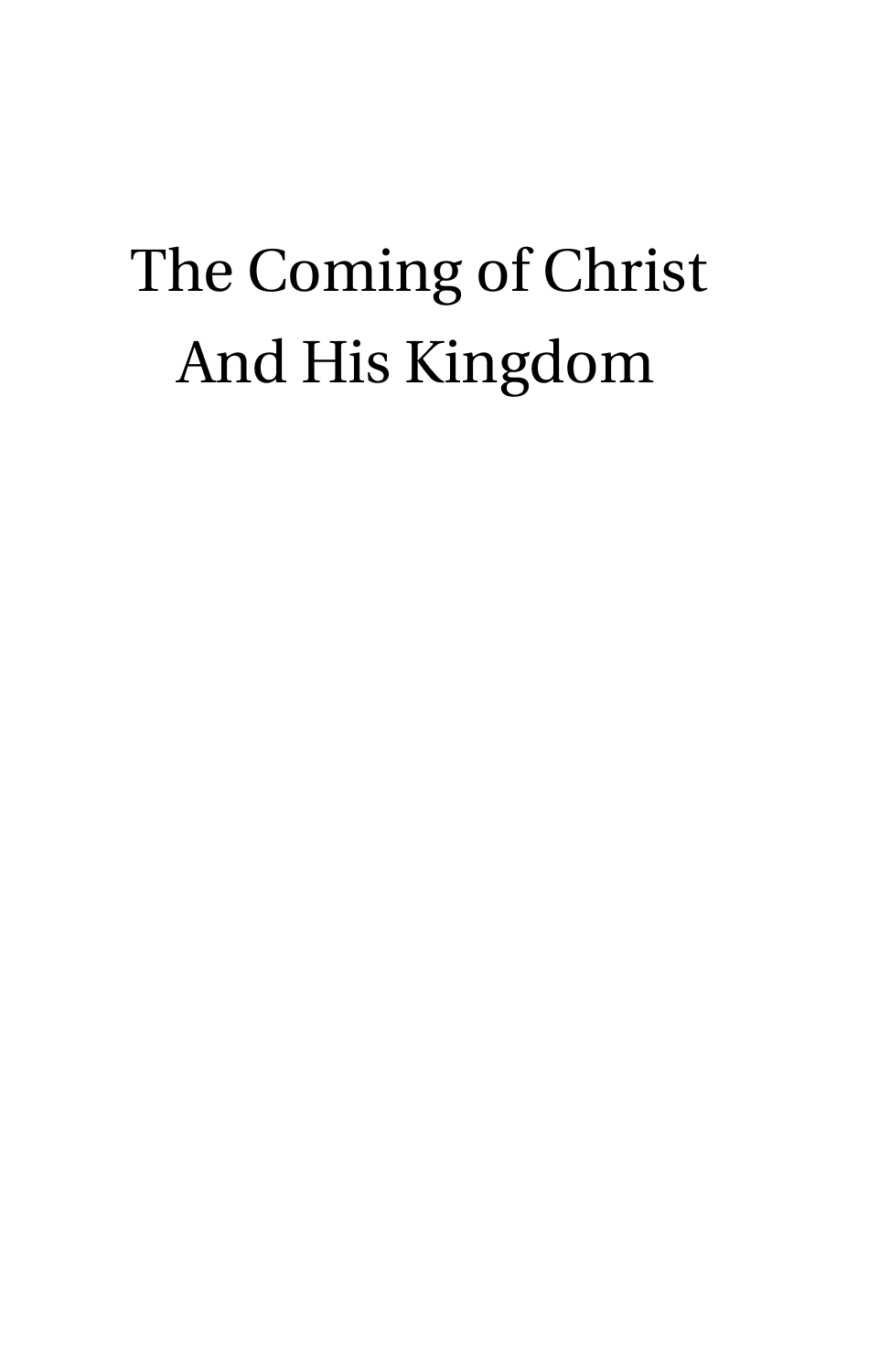A Gospel Meeting held in Toronto, October 2018

This booklet is free upon request.

Copyright 2019 and published by thechurchintoronto.org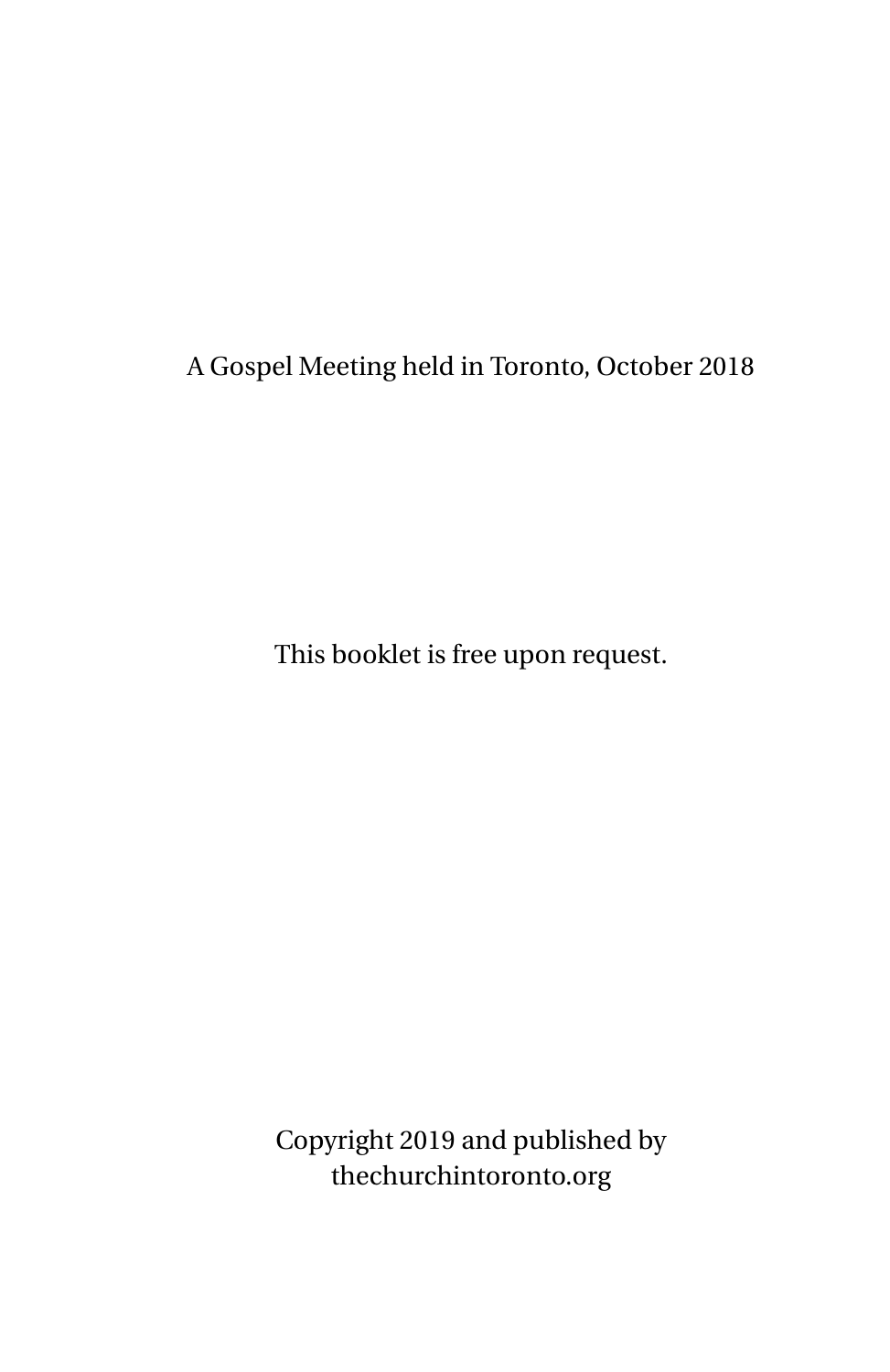*"Enter by the narrow gate; for wide is the gate and broad is the way that leads to destruction, and there are many who go in by it. Because narrow is the gate and difficult is the way which leads to life, and there are few who find it." Matthew 7:13-14*

In these verses the Lord Jesus instructs us to enter by the narrow gate. In our Christian life we will often face two gates, one narrow and one wide.

He tells us that the wide gate and the broad way leads to destruction and many people take this path. If we know it leads to destruction, then why do we still take it? The answer is, it's easy, comfortable, more convenient, less hassle; there's less personal cost involved. The way that leads to life is narrow and difficult. Less convenient, more hassle, more personal cost. Our family and friends may reject us, we may have to turn away "better" career choices, our reputation in the world may suffer, we may not be able to do things we want to do or enjoy, we may even be hurt and attacked.

Which way do we want to take? The difficult way leading to life or the broad way leading to destruction? As the Lord says, most people will take the broad way. Are you going to follow the majority?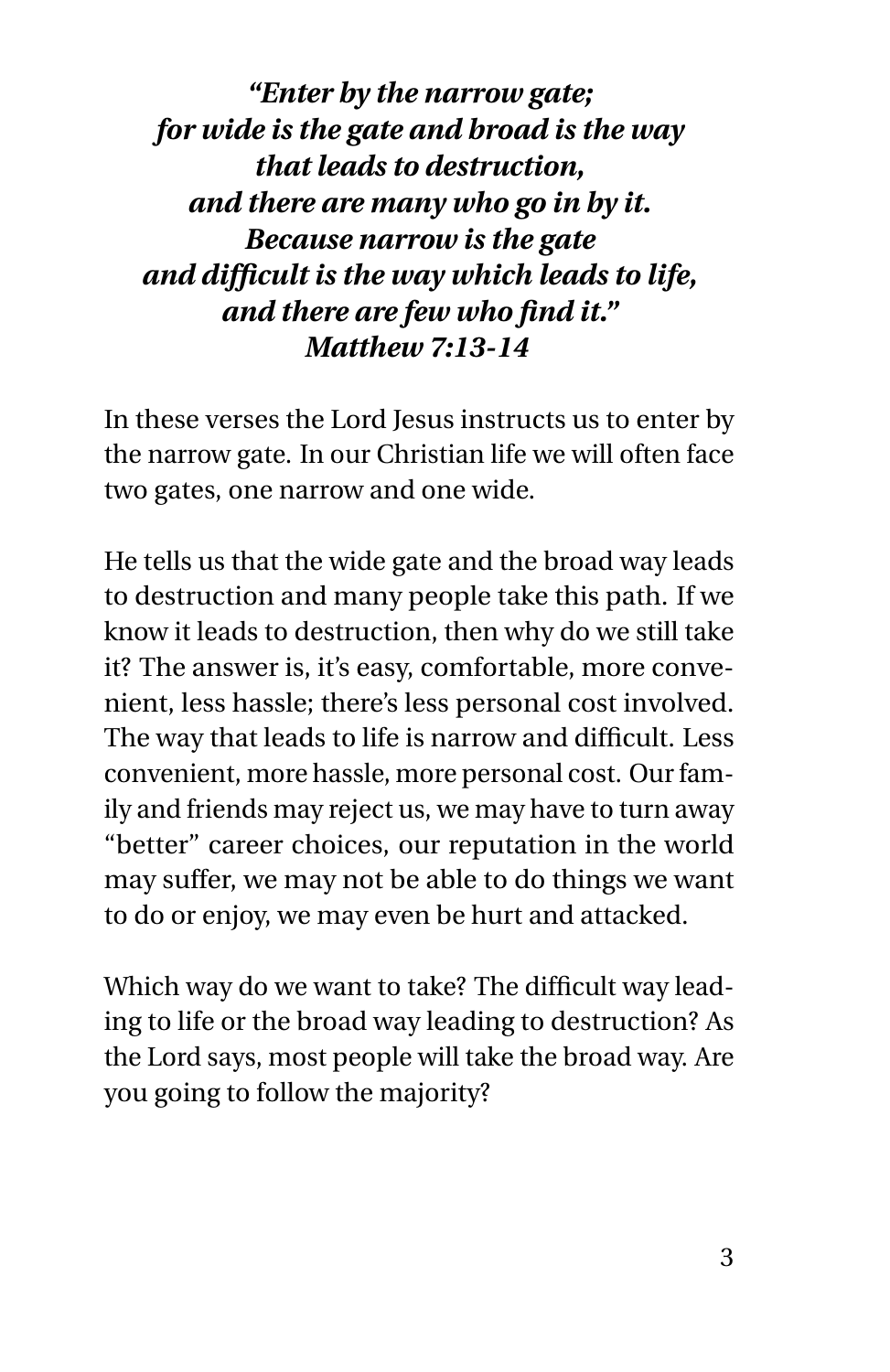Don't think as a Christian we won't go into destruction. We don't lose our salvation, we won't be condemned to an eternity in the Lake of Fire, but there is a judgment for Christians who take the broad way.

We'll consider this for a moment with the Bible to show you that I'm not making this up! These verses are not directed at non-Christians but to Christians!

In our Christian life if we want to take the way that leads to life and we want to receive the reward then there is a price to pay. We must obey the Lord even if it contradicts our own feelings and preferences.

As you're listening here tonight, you might be thinking you've never heard something like this before. The reason is that many Christians take the broad way by preferring to speak about and listening to comforting words about grace and love. It's like eating sweet treats. Most people don't want to talk about judgment and the cost involved in the Christian life. The Word of God has been watered down. But we are living in a special age, we are very close to the return of Christ and He's trying to warn us that we need to make changes, take our Christian life seriously, and wake up to know the truth. It won't be easy but if we take this narrow way we will earn the reward. If we take the broad easy way with the majority of Christians we will fall into destruction and judgment. Don't say "everybody's doing this so it must be right" and "nobody is saying what you're saying so you must be wrong". If you haven't noticed, in many examples in the Bible, the majority is usually not right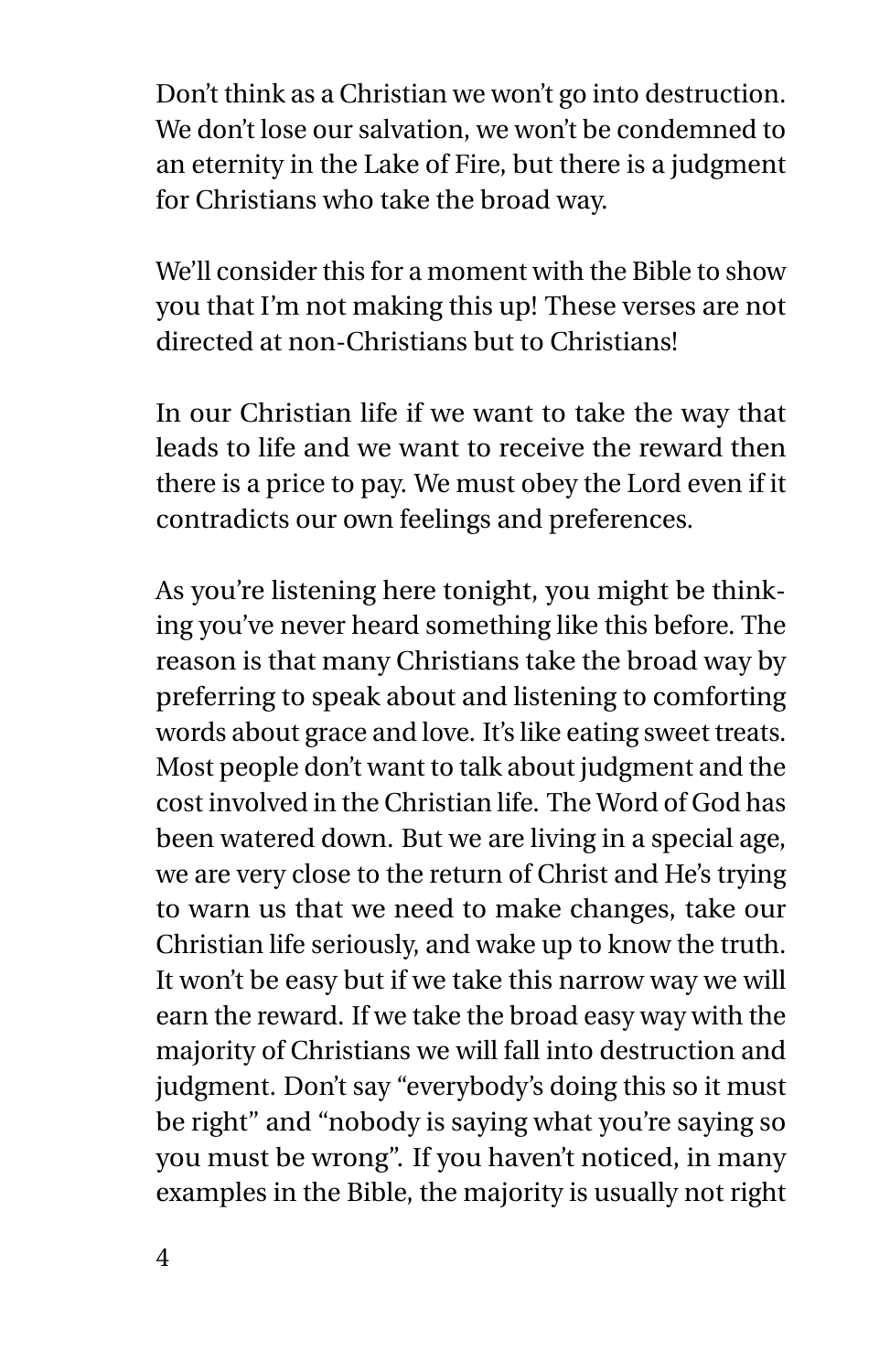so if you find yourself going along with the majority then you should stop and think about whether you're on the right path (Num 14:30; Jud 7:7; Jn 6:60; Matt 22:14).

Now, let's get into our topic for tonight which is the coming of Christ and His kingdom. The Lord Jesus is definitely coming back to this earth as He promised. For those of you who don't know the Lord Jesus, let's talk about who He is.

#### **Who is Jesus Christ**

## *The Son of God*

Matt 16:16 – *"Simon Peter answered and said, "You are the Christ, the Son of the living God."*; Romans 1:4 – *"[Jesus Christ was] declared to be the Son of God with power according to the Spirit of holiness, by the resurrection from the dead."* He is called the Son of God because He is a man and also God. He's second in the Godhead and subject to God the Father. The Bible also says He's born of God (John 3:16), but also has no beginning or end (Heb 7:3). He's truly beyond the understanding of our limited mind!

# *The Last Adam*

1 Cor 15:45 – *"And so it is written, 'The first man Adam became a living being.' The last Adam became a lifegiving spirit."*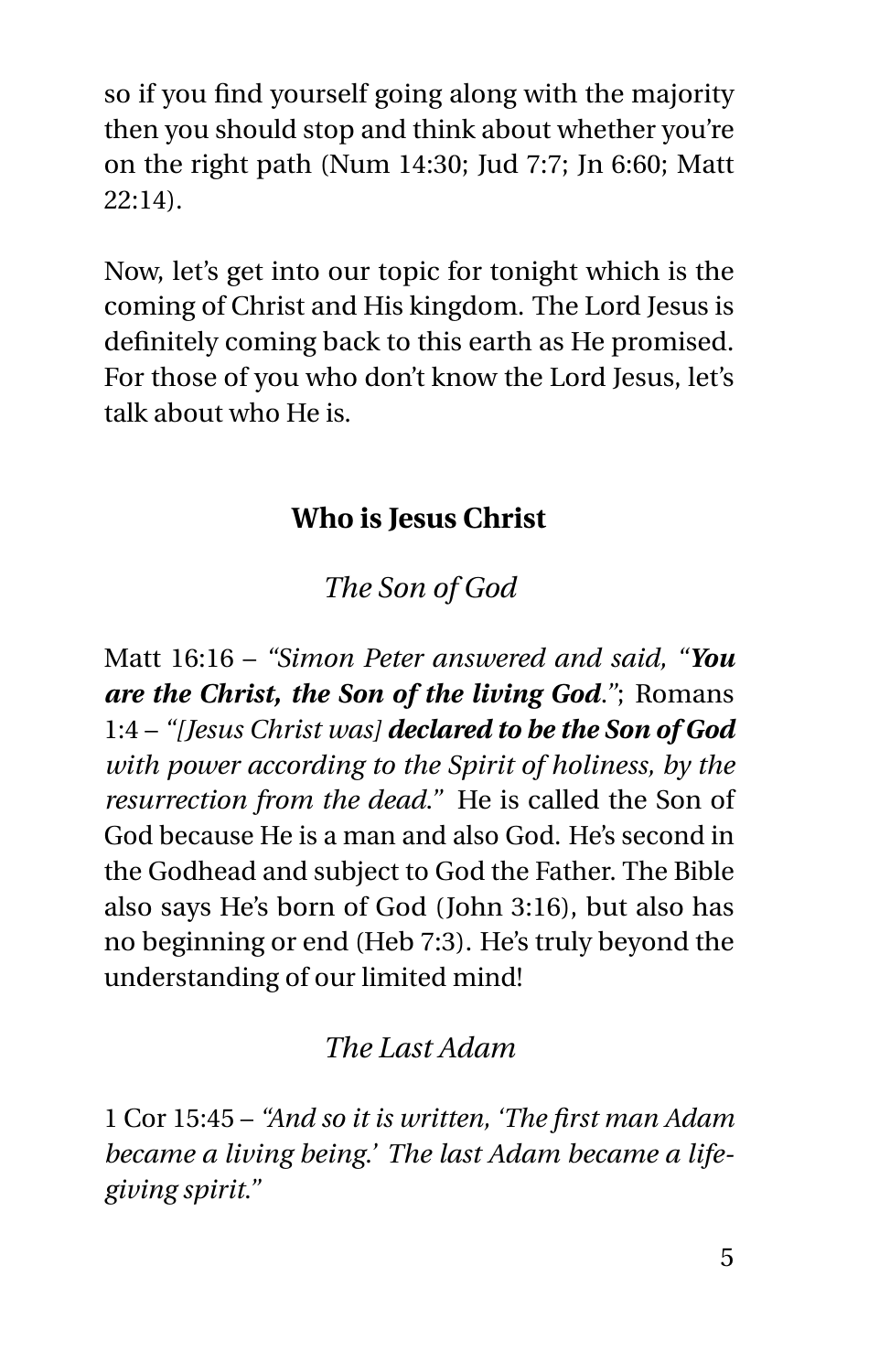In the book of Genesis, the first man that was created was Adam but he sinned by disobeying God. Sin then entered the human race and everyone who descended from Adam, which includes all of us, are born with sin. When Jesus came the first time, He was called the "last Adam" because He's the beginning of a new perfect human race that is fully in God's image, filled with the fullness of God, and without sin. We are meant to follow in His line, to also be sons of God, or "descended" from Him, leaving the old line of Adam behind. This is why we need baptism, which is to be born again with the new perfect life of Christ, and to bury the old Adam in the grave.

## *His Coming Was Foretold*

Jesus Christ's coming was foretold hundreds and even thousands of years before His birth. The Bible details the location of His birth (Micah 5:2), who His forefathers would be (2 Sam 7:12-16; Is 11:1,10; Ps 132:17), His virgin birth (Is 7:14), how He would live (Is 52:13-53:12; Is 61:1-2), how He would die (Ps 22:1-31; Zechariah 12:10), and His resurrection (Ps 16:8-11). There isn't anyone in the world who has such an exact description made about him BEFORE His birth. Do you know anyone like this?

Did anyone predict that you would be born and raised here in Toronto? This shows us that Jesus is no ordinary person. We're not the anointed ones of God like Jesus is or the saviour of the world.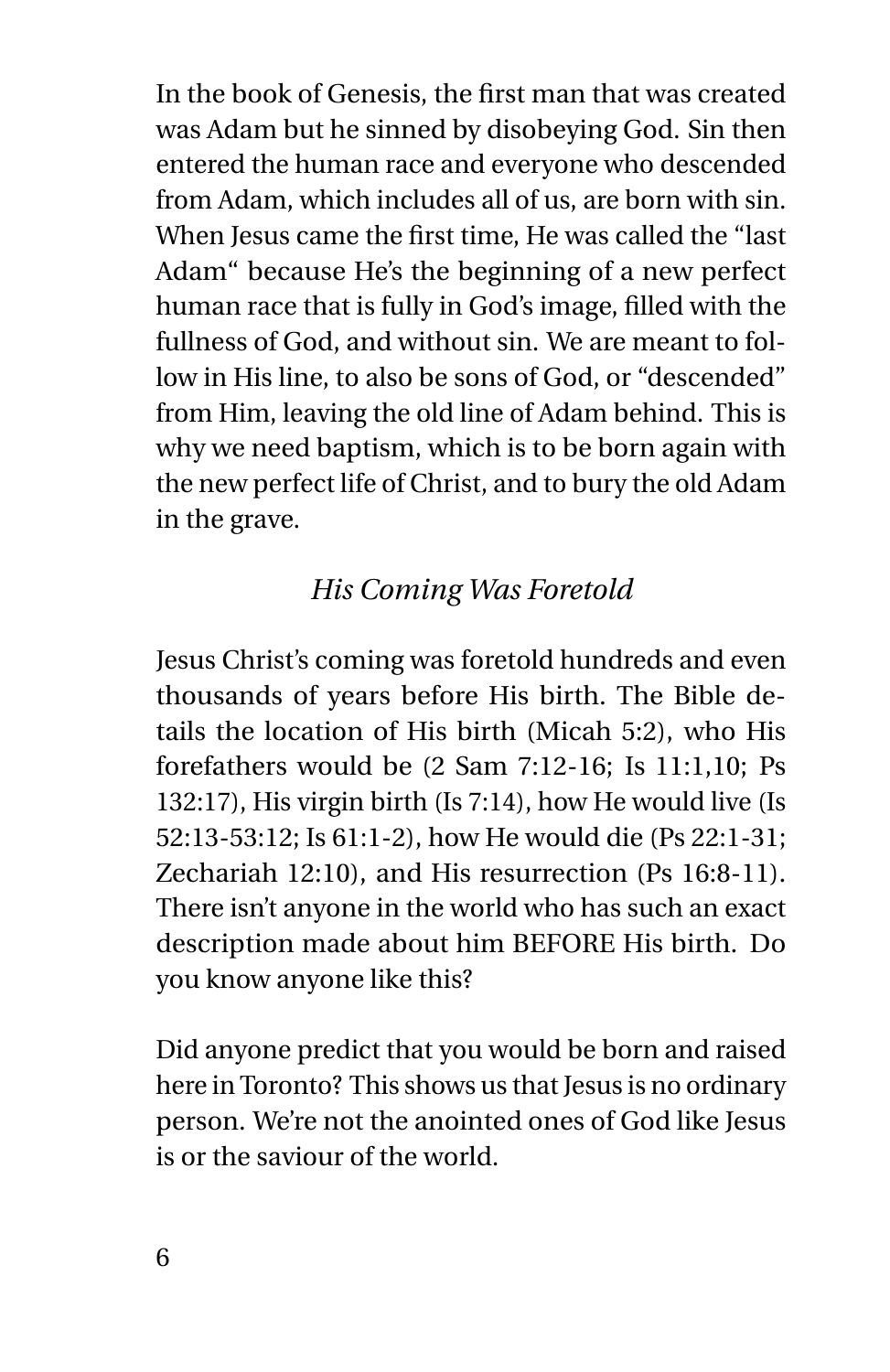#### *Although God, He Lowered Himself to be a Servant*

Jesus was an actual man who walked on this earth about 2,000 years ago. Although He was God, He lowered Himself to become a servant (Phil 2:5-11).

"*Let this mind be in you which was also in Christ Jesus, who, being in the form of God, did not consider it robbery to be equal with God, but made Himself of no reputation, taking the form of a bondservant, and coming in the likeness of men. And being found in appearance as a man, He humbled Himself and became obedient to the point of death, even the death of the cross. Therefore God also has highly exalted Him and given Him the name which is above every name, that at the name of Jesus every knee should bow, of those in heaven, and of those on earth, and of those under the earth, and that every tongue should confess that Jesus Christ is Lord, to the glory of God the Father.*"

#### *Jesus is God in the Flesh*

Some people say we Christians worship three gods. That's absolutely not true and shows they don't understand how God can be three persons and also one. It's beyond our comprehension. But Philippians 2:5- 11 speaks about how Christ lowered Himself from His position as equal to God to become a slave to serve mankind. Verse 6 says He was in the form of God and did not consider it robbery to be equal with God, so He was, in fact, equal with God. Verse 7 says He made Himself of no reputation and He lowered Himself tak-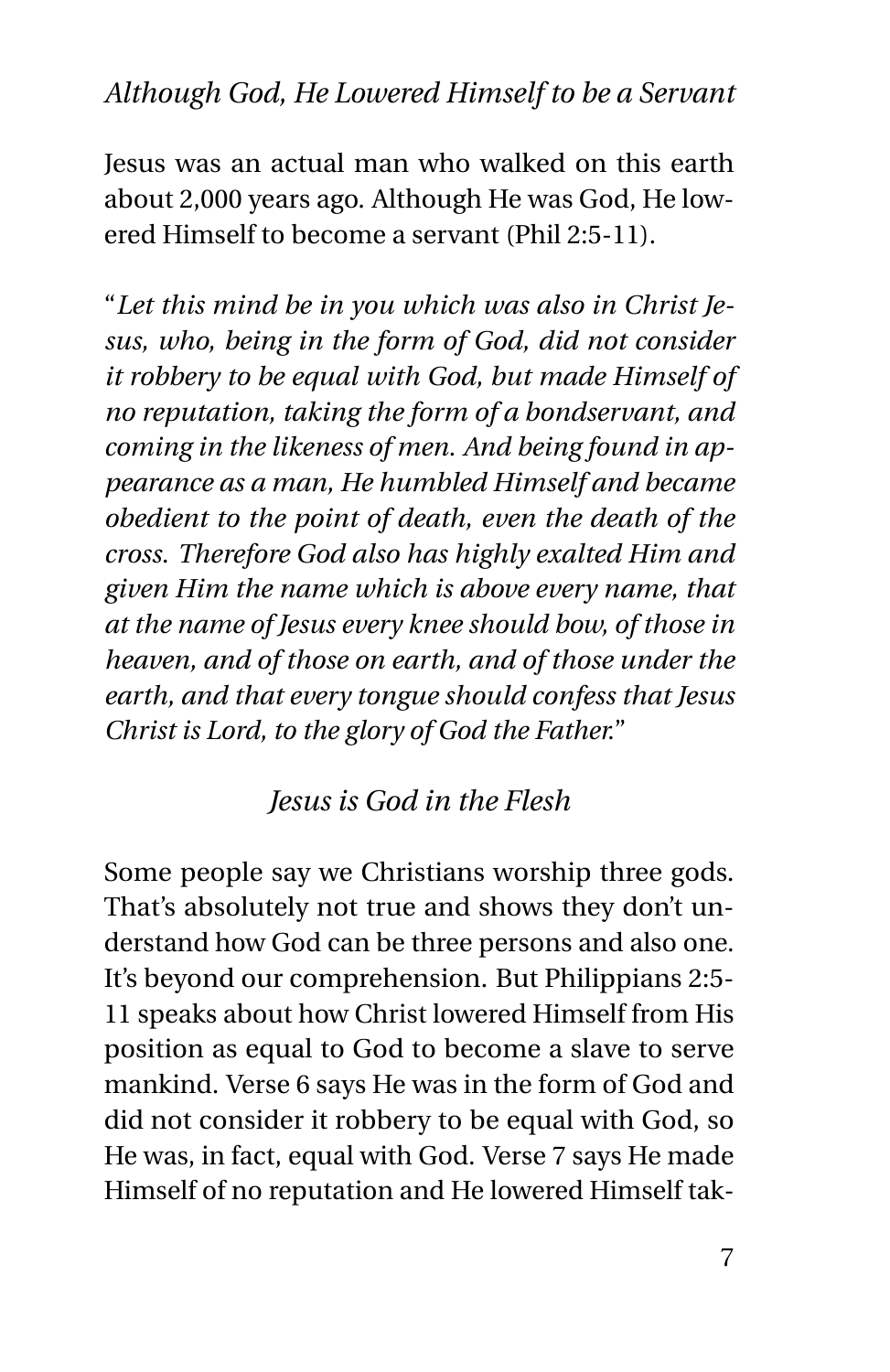ing the form of a bondservant and coming in the likeness of man which means He came and lived as a regular human being bound by time and space and all the limitations that come with being a human. This is why when He lived on the earth He never called Himself the Son of God. He always referred to Himself as the Son of Man because He was just a regular person and it's amazing that He would come down from His glory to serve the people and eventually sacrifice His life for us.

## *A Perfect Man Who Sacrificed Himself for Us*

Christ lived a sinless life, and nobody was able to find fault in Him. This is what qualified Him to pay our debt of sin. If Christ had sin then He would not have been able to pay our debt because He would have to pay His own debt. Romans 6:23 tells us the wages, or penalty, of sin is death. Therefore, because He had no sin, He could be our substitute and pay our penalty by sacrificing His own life so that we would not have to die for our own sins.

# *Crucified on a Cross*

His death was no ordinary death. He didn't die by an accident or by a disease. He was crucified by nailing on a cross. What kind of person was crucified in those times? This was a method of executing convicted criminals in the Roman times. He was falsely accused by the Jews and religious leaders who were envious of Him. They wanted to eliminate Him and He was cru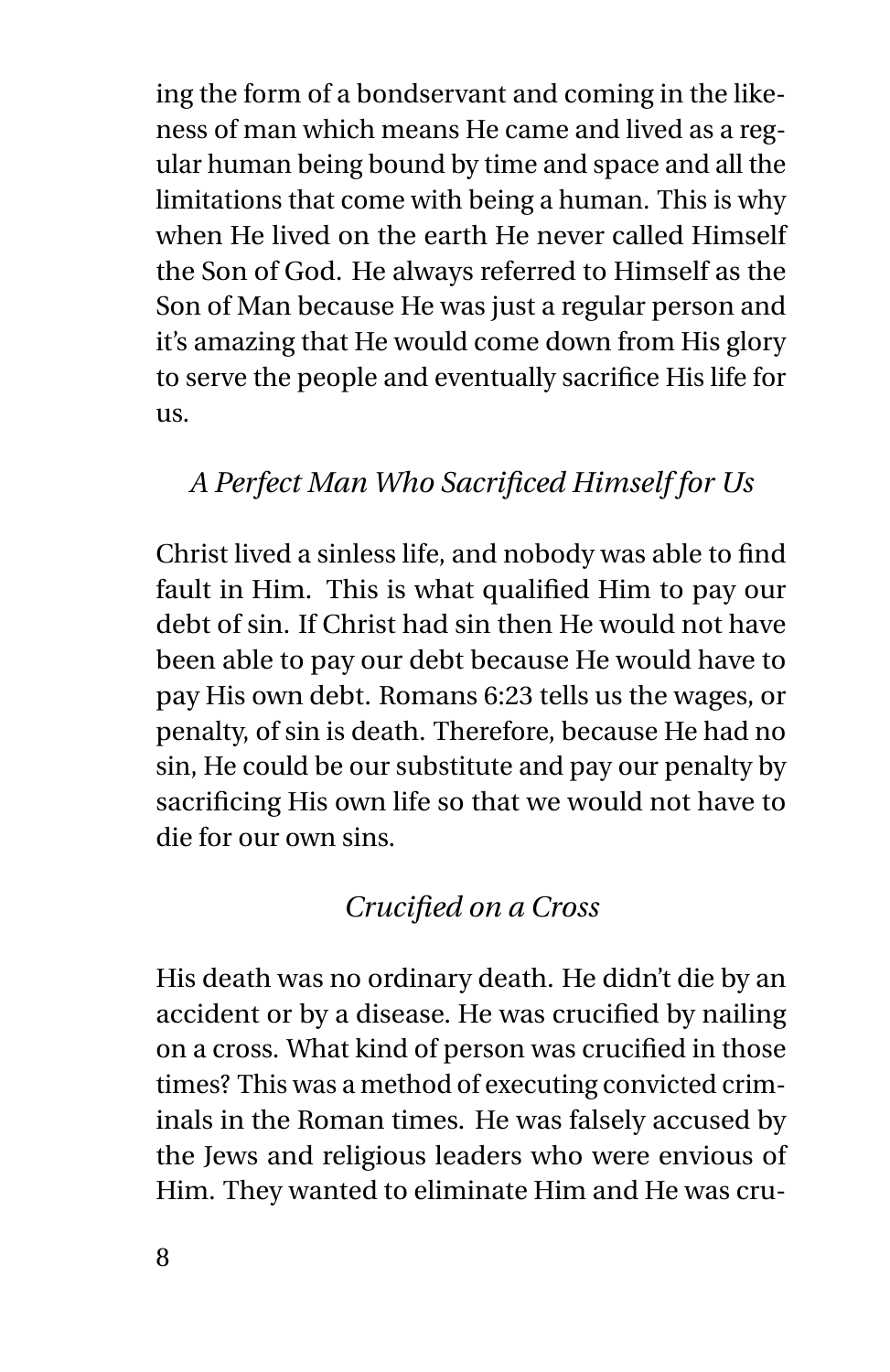cified as a criminal alongside criminals. Long nails were nailed through His hands and feet and He slowly bled to death. People who were crucified were hung by their hands or arms and had to support their weight with their feet otherwise they would suffocate. This is a torturous way to die. He did not deserve it but endured it because of His love for us. He not only suffered physically but the Bible tells us that He carried the weight of all the sins of this world on His shoulders. That includes all of humanity's past present and future sins. By Him bearing all of this sin and dying on the cross, all of the sin of the world was crucified. Paul says *"the handwriting of requirements that was against us"* was *"wiped out"* and *"He has taken it out of the way, having nailed it to the cross"* (Col 2:14).

Although His death on the cross was shameful in the eyes of the world and even to Jews, it was a glory and victory for God because it put Satan to shame (Col 2:15)!

# *Resurrected from the Dead*

On the third day after His death, He resurrected because the power of death was not strong enough to defeat Him. After His resurrection, He ascended to the throne of God. Through His sacrifice for sin, He reconciled humanity to God because the sin in us separated us from God. Jesus Christ paid the penalty of sin so that our relationship with God could be restored.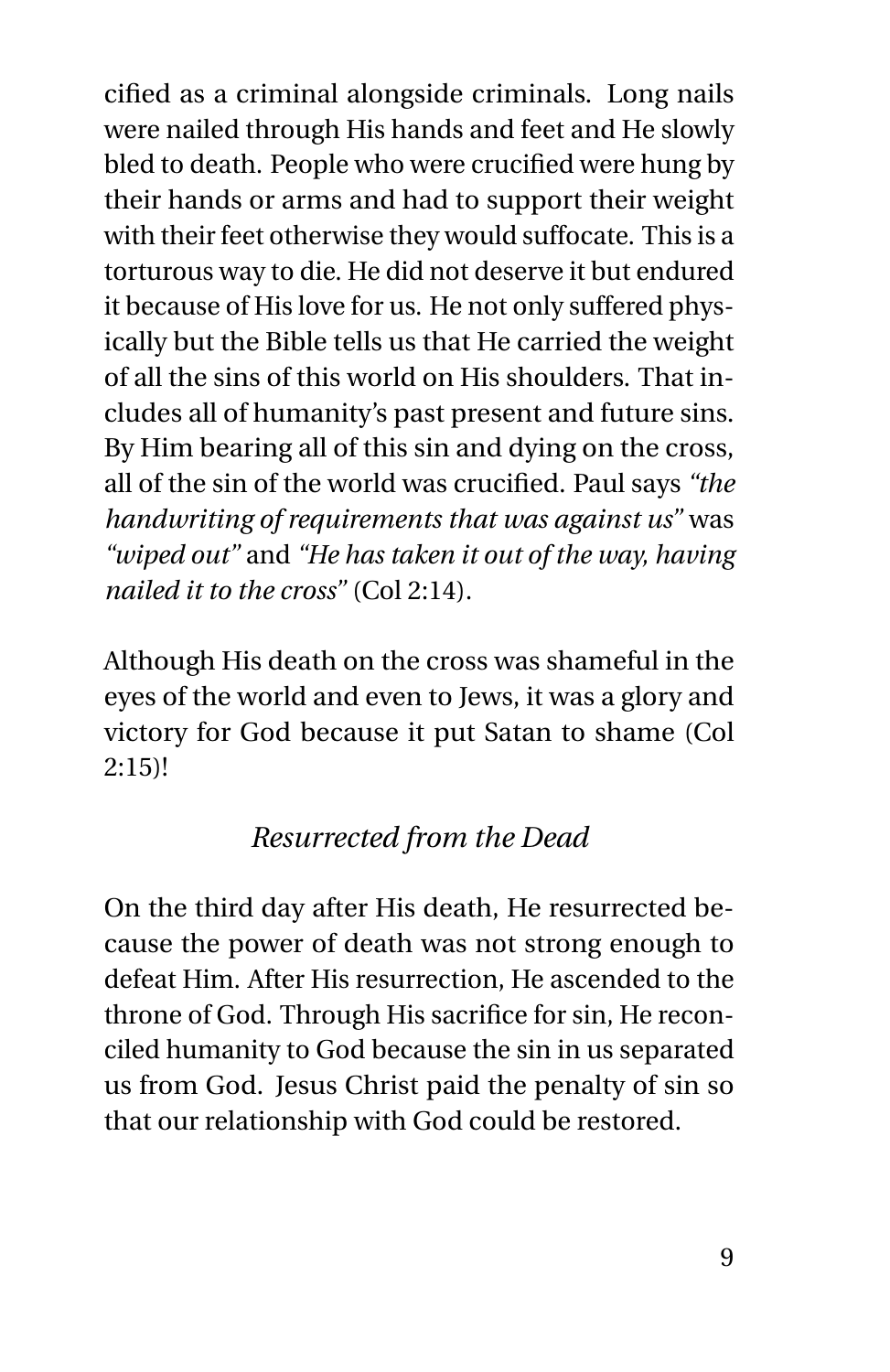# *King of Kings, Lord of Lords*

Today, seated on the throne, He's the King of Kings and the Lord of Lords! He is no longer a poor servant as He was 2,000 years ago but He's the King! He's the King we must obey and honor in our life every day. Sadly, many people still only know Him as a servant and treat Him like one, asking Him for things; we must see Him in His glory!

There's so much that can be said about Him that the apostle John said in John 21:25 that all the books in the world cannot contain everything to know about Him! I had to fit only a small amount about Him on this PowerPoint slide. There's so much more for us to know and experience about Jesus Christ and this comes through walking with Him and living in Him every day.

#### **Why is Jesus Christ coming again?**

The Bible tells us when He ascended to heaven, the angels told the disciples, "in the same way that you saw Him go into heaven, will also come back". Jesus also said Himself He will come back. Why is He returning?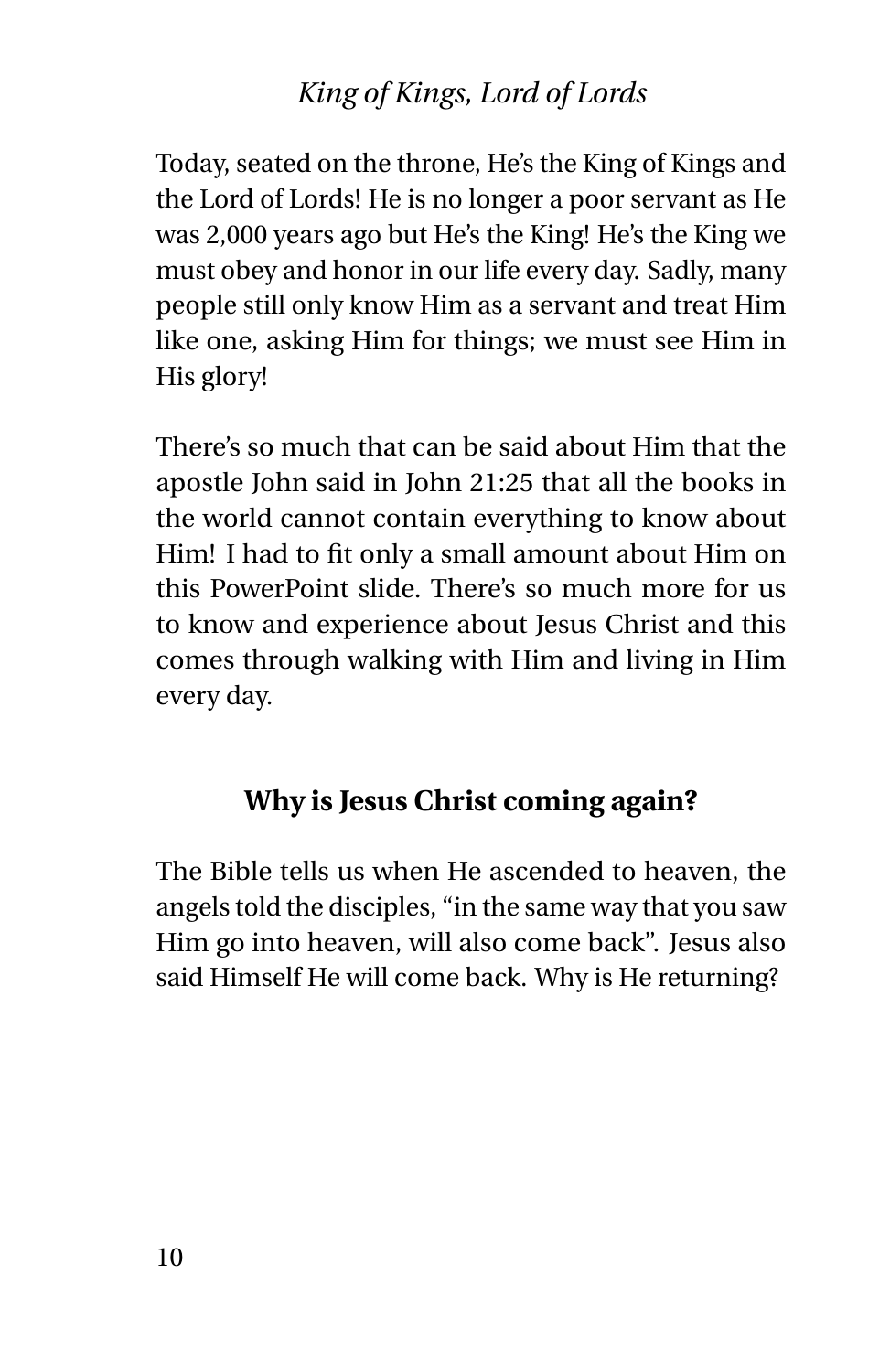#### **He is coming back to judge**

#### *1. The world*

Let's read 2 Peter 3:7 *"But the heavens and the earth which are now preserved by the same word, are reserved for fire until the day of judgment and perdition of ungodly men."* When you turn on the news what do you usually see? A lot of bad news. All around us and in the world abroad we see injustice, unrighteousness, and lawlessness. It's increasing everywhere. Evil people get away with unrighteous, sinful, even criminal acts while people who live honestly and properly are persecuted or suffer. In this world, generally if you want to be successful you have to cheat and lie. You'll make more money and be more successful in your career and in school. In some countries, you're expected to pay bribes to the police and government. There are under the table dealings everywhere. People who commit crimes don't go to jail and people who are innocent are convicted. This world is a corrupted place. Evil and unrighteousness are everywhere. Most people in our society even reject God and some will persecute those who follow Jesus Christ.

Some people refuse to believe in Jesus Christ because they ask why God doesn't do anything to fix the world's problems. "Where is He", they ask. They read about a calamity in the news and ask "Why didn't God prevent that" or "Where is God"? They fail to understand that God is patient and gives us an opportunity to hear the gospel, the word of truth, and repent. He gives us all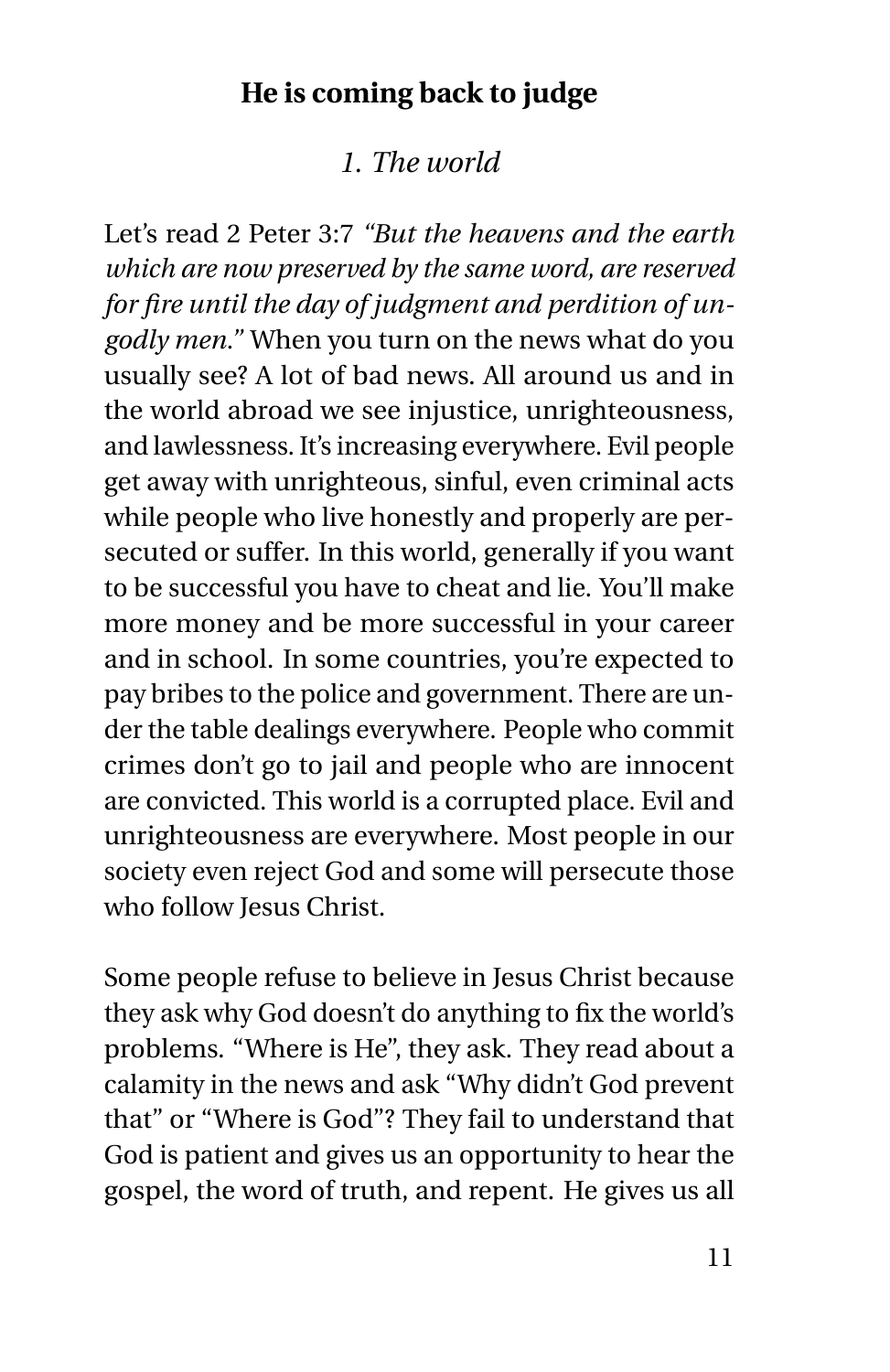a chance to turn and change our ways. He's holding back His judgment until time runs out. At some point in the not so distant future, He needs to get on with His eternal plan. God has a great plan and He's put it on "pause" until we get our act together, but there will be a time when He says "Time's up! I have to clean up the mess."

## *2. The Christians*

He's going to judge all His people and reward those who deserve His reward, who lived in a proper way, who kept their faith in Him, lived by His Spirit, were obedient, and worked and served Him faithfully. Those who rejected Him, disobeyed Him, put Him aside, and committed evil works will be punished. Remember what we read in 2 Peter that the whole world is reserved for judgment. Don't think we Christians won't be judged. Romans 14:10 says there is a reward and there is punishment for us Christians.

*"But why do you judge your brother? Or why do you show contempt for your brother? For we shall all stand before the judgment seat of Christ."* Also 2 Corinthians 5:10,11: *"For we must all appear before the judgment seat of Christ, that each one may receive the things done in the body, according to what he has done, whether good or bad. Knowing, therefore, the terror of the Lord, we persuade men; but we are well known to God, and I also trust are well known in your consciences."*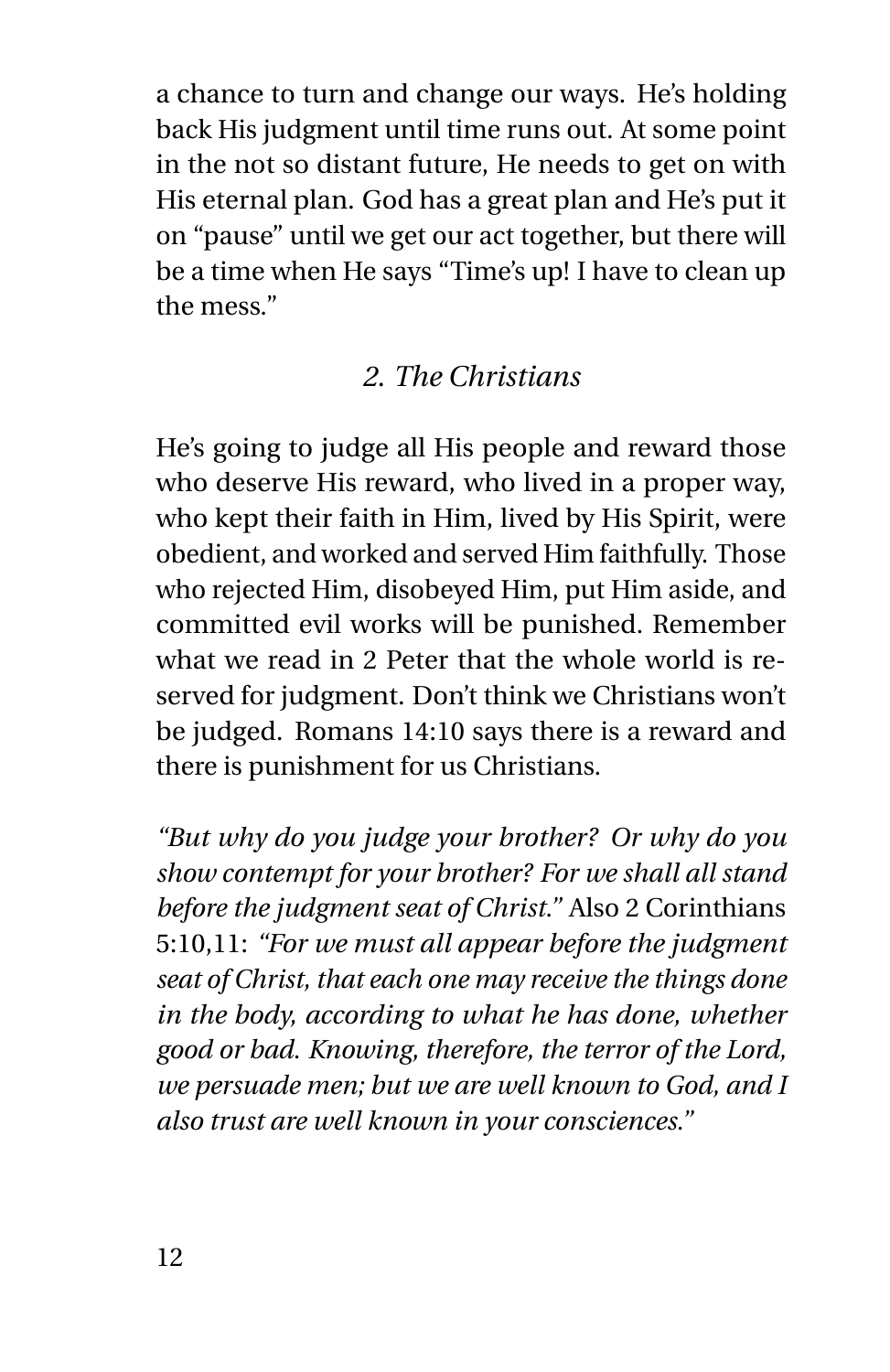Paul, writing to the Christians in Corinth, says "we must all". This "we" means all of us, including Paul. "We must all stand before the judgment seat of Christ". The Lord also mentions that every word we speak will be judged, even every idle word (Matt 12:36). I don't know if you've ever appeared in court before a judge where the judge has to decide if you're guilty or innocent but one day we will have to stand before the Judge of the universe. We will have to give an account of everything we've said and our thoughts. The books will be opened and we'll have to explain ourselves.

#### *3. Babylon the Harlot*

There will be a judgment for Christians and non-Christians. Many Christians don't understand that our initial salvation is from the lake of fire, from going to hell. This is a free gift of God that we receive if we believe in Jesus Christ and receive His salvation by faith. This is what Mark 16:16 says. There's still a reward, which is not a certainty for everyone. We may be saved from the lake of fire but we'll still be evaluated to see if we will receive the reward. It's something that needs to be earned. People think that since they're Christians, they're safe and not going to hell. That's great and it's very important but if we miss out on the reward and end up with punishment, and a very severe one, then we've wasted our time away and also this grace period which we have right now. This is why Christ will come to judge the Christians. He's going to judge the confused and defiled system of the Christian religion which is referred to as "Babylon" in Revelation. Tradi-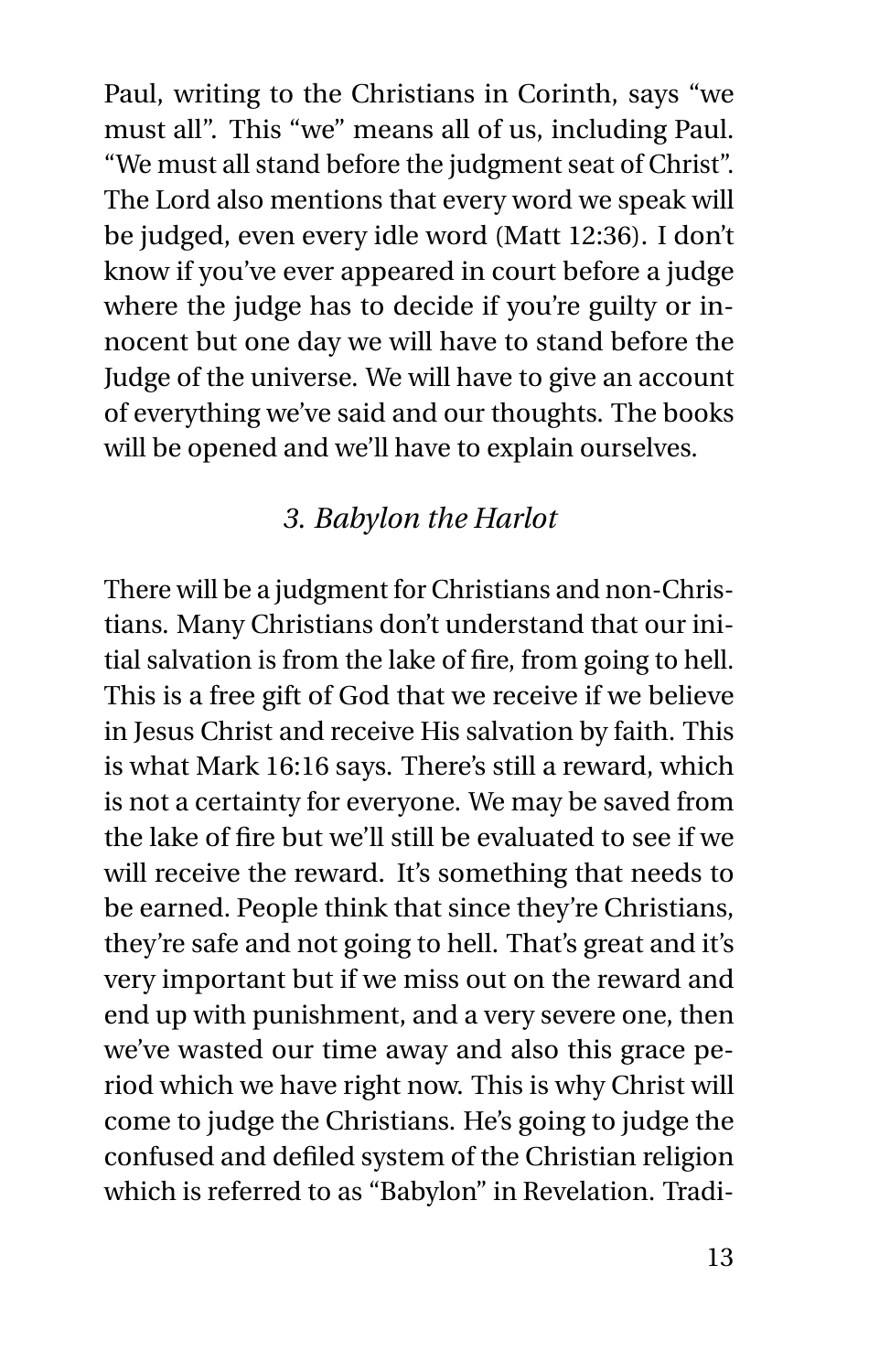tional Christianity has caused many people to follow false teachings because they're fooled into thinking they're following the truth. Satan has hidden the truth and caused many Christians to become blinded. People "serve God" and end up perpetuating these false teachings and create ministries and works that put the wellbeing of people ahead of God's purpose without realizing it. The Church is continually being divided into thousands of groups and denominations in Christ's name and this type of "ministry" is even given a nice name called "church planting". Many people are doing things in the name of Jesus Christ that will not be accepted by Him and will have to go through judgment. In Matthew 7:21-23, the Lord calls this lawlessness because we were never permitted to do these works for Him and yet we did. 1 Corinthians 3:15 says every work will be tested by fire.

When the Church was first established in Acts it was very simple. The Holy Spirit was very active, the believers were just following the truth, spreading the gospel, they assembled together, prayed, fed one another spiritually, took care of each other's practical needs, and the Church was one. Over the following two thousand years, many human traditions, practices, and doctrines have integrated themselves into the Church and corrupted it to the extent where people were worshipping idols, worshipping Mary, worshipping socalled "saints", twisting the truth, becoming wealthy off the gospel, persecuting true believers, glorifying man, building their own empires and so on. This system, or "religion", which is done in God's name and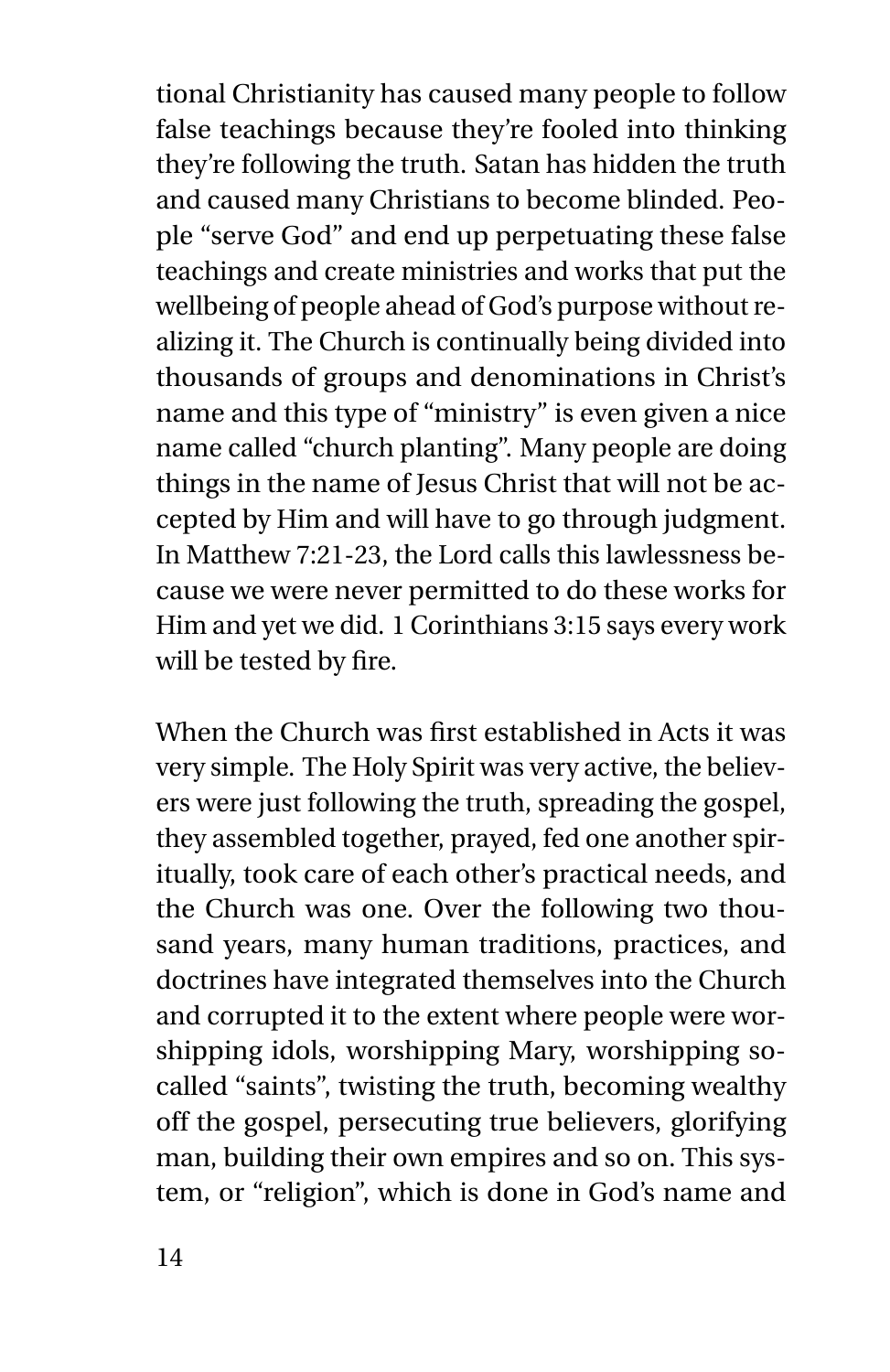called "Christian" has deceived so many people and it will be judged and condemned by God. It was created by man and made to look spiritual. Jesus' name is attached to it but it's designed by Satan to rob Christians of their true purpose and reward as well as frustrate God's plans.

Revelation 18:8 speaks of God's judgment on this "Babylon": *"Therefore her plagues will come in one day – death and mourning and famine. And she will be utterly burned with fire, for strong is the Lord God who judges her."* Also, Revelation 19:2 *"For true and righteous are His judgments, because He has judged the great harlot who corrupted the earth with her fornication; and He has avenged on her the blood of His servants shed by her."* It is so evil that Babylon earns a double portion of God's judgment (Rev 18:6).

#### *4. Satan*

In Revelation 20:10 we finally see the devil, Satan the father of lies, is cast into the lake of fire to be tormented forever, never to deceive the world again.

# **He is coming back to establish His Kingdom on the earth**

Today, this world is Satan's kingdom. Christ does not rule the world. He reigns with us and He should be reigning over the Church but the world belongs to Satan. When Christ returns, He's going to eliminate all of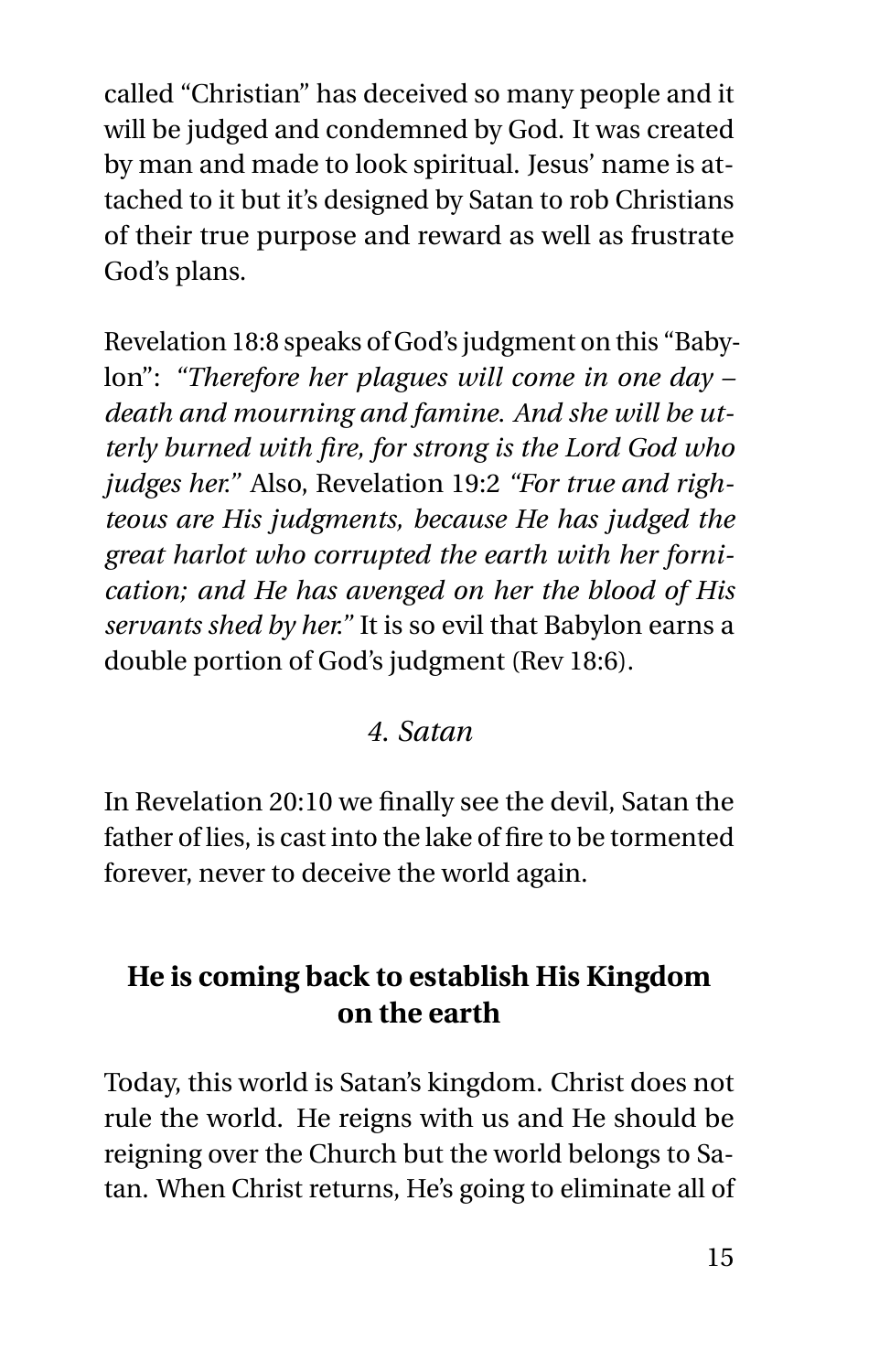the world's governments, all authorities, all economies, the entertainment world; everything will be destroyed because they all originated from and are run by Satan. This includes the world's religions. These are all used by Satan to control and deceive people into being enslaved by Satan and keep us away from God. Only when Christ is ruling on the earth will there be true justice, righteousness, and freedom throughout the world. The people of the world put their trust and hope in politicians, movie stars, sports stars, and successful people. They hope these people will bring peace, justice, and happiness to the world but the problem is this always ends in failure because they're all just sinful human beings and mostly hypocrites. Revelation 11:15 *"Then the seventh angel sounded: And there were loud voices in heaven, saying, 'The kingdoms of this world have become the kingdoms of our Lord and of His Christ, and He shall reign forever and ever!'"*

# **He is coming back to destroy the old cursed creation and bring in the new creation**

The entire creation that we see today will be wiped out and replaced because it was defiled with sin when sin entered through Adam and Eve (2 Pet 3:10-13).

*"But the day of the Lord will come as a thief in the night, in which the heavens will pass away with a great noise, and the elements will melt with fervent heat; both the earth and the works that are in it will be burned up. Therefore, since all these things will be dissolved, what*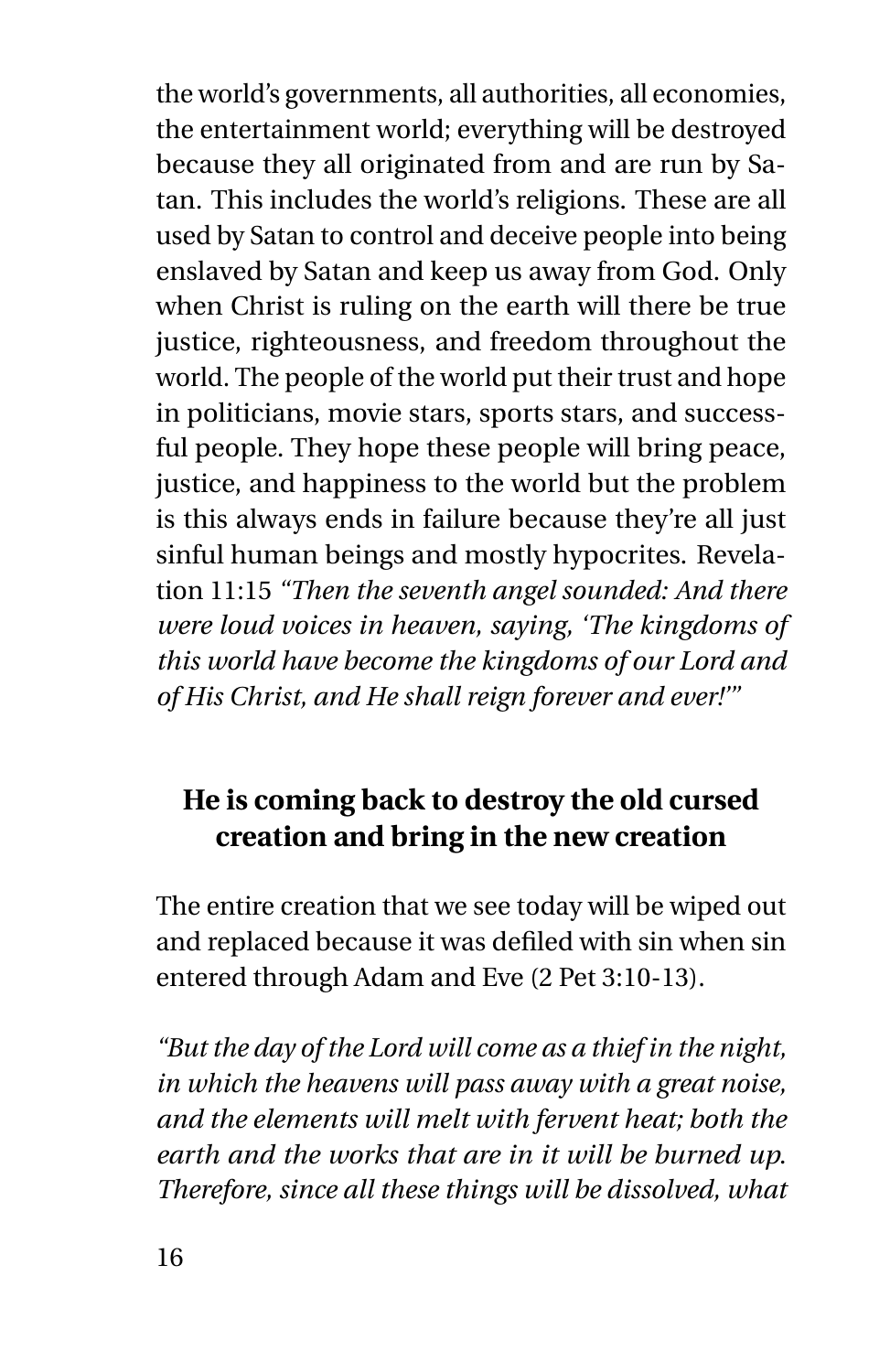*manner of persons ought you to be in holy conduct and godliness, looking for and hastening the coming of the day of God, because of which the heavens will be dissolved, being on fire, and the elements will melt with fervent heat? Nevertheless we, according to His promise, look for new heavens and a new earth in which righteousness dwells."*

These verses tell us that the day of the Lord, the day of judgment, will come as a thief in the night. It will surprise many people. There is no way to know when the thief is coming. Have you ever had your house robbed? When I was a small child, I remember coming home with my parents to find that our house was robbed. It was a complete surprise. We came home to see drawers opened, things were turned and flipped around, several items were missing. The verses continue to say: *"the heavens will pass away with a great noise, the elements will melt with fervent heat both the earth and the works that are in it will be burned up"* (2 Pet 3:10).

If we invest a lot of our time, energy, our heart and soul into building up works in this world, then what's going to happen? They'll all get burned up. Everything we've invested in this world will be in vain. It's not just a possibility but it's a certainty and since it's certain, then what manner of persons ought we to be in holy conduct and godliness? If we believe what the Word says then how should we live our life today having this knowledge, knowing that all these things in the world will be dissolved? How should we invest our time? We must invest our resources in the Kingdom that is eter-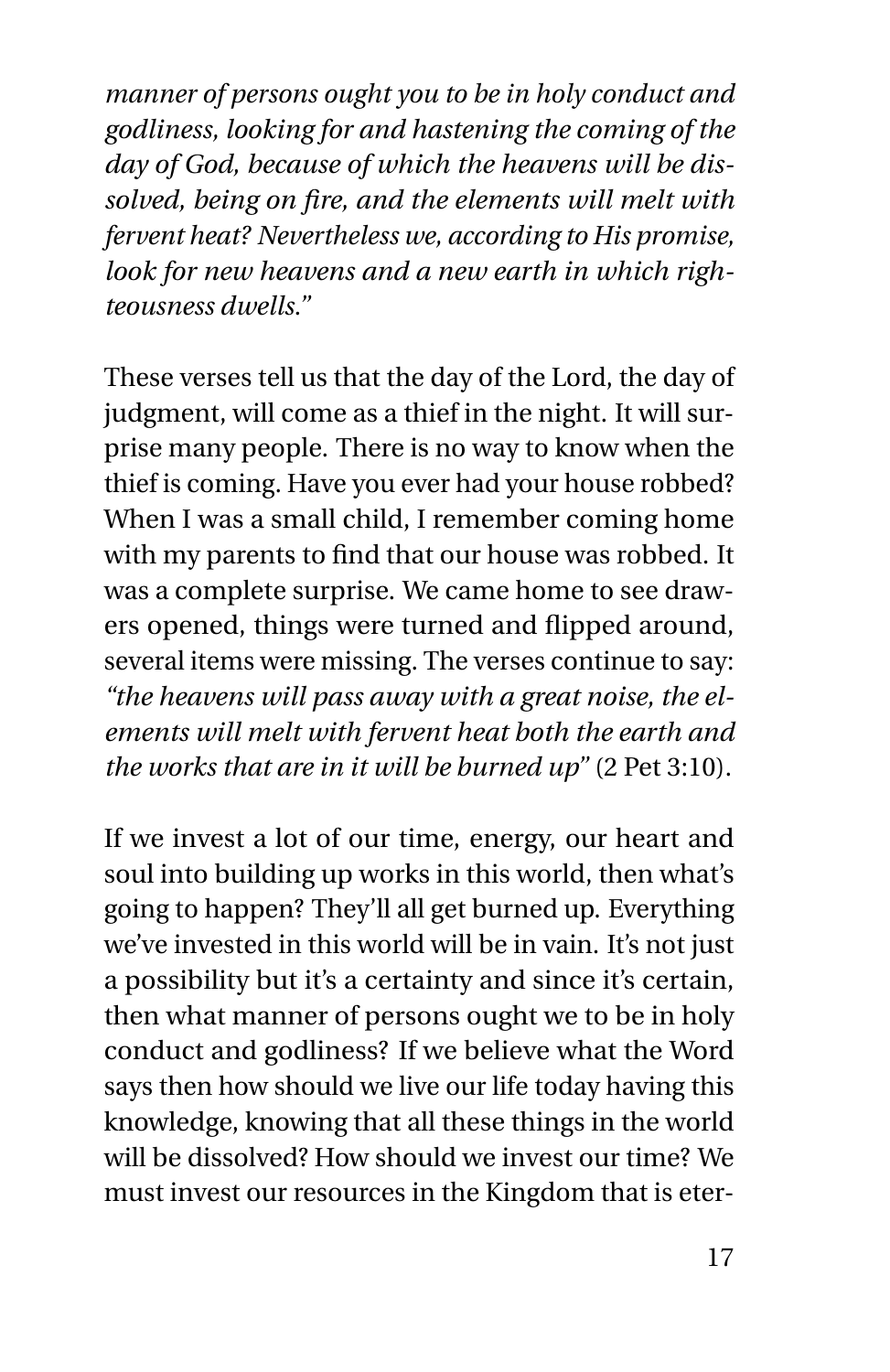nal. Verse 12 says "looking for and hastening". Yes, you can even hasten, or speed up, make Christ come sooner! "Looking for" means we're waiting anxiously with anticipation! I hope we're all waiting and looking for it. As Christians we should all be waiting and looking for Christ's coming because we love Him and we want to see Him! We want His Kingdom to come and rid this world of evil and darkness! Verse 13 says it's a promise, and we know when God promises, you can be sure that He keeps His promises!

Today, we are waiting for this new heaven and new earth where righteousness dwells because Christ is the King in this Kingdom. This should awaken us to realize everything in this world is temporary. Everything we can see and touch is temporary (2 Corinthians 4:18). This includes our bodies, our jobs (if you've lost your job, you know what I mean), money, worldly success, our reputation. Satan fools us into investing so much time, energy, and mental resources into temporary things! We might work hard to buy a car but what happens after four years? It's worth less than half of what we paid for it! You work hard to buy a house and what happens? It gets old, deteriorates, and needs repairs! Even non-Christians know you can't take anything with you when you die but Satan has deceived everyone into loving the world. It's a big lie! It exists to take us away from serving God and fulfilling His purpose on the earth! We have to see Satan's goal is to attack the Kingdom of God and prevent God from achieving His plan! By giving ourselves to serve Satan's world we are unable to serve the true living God.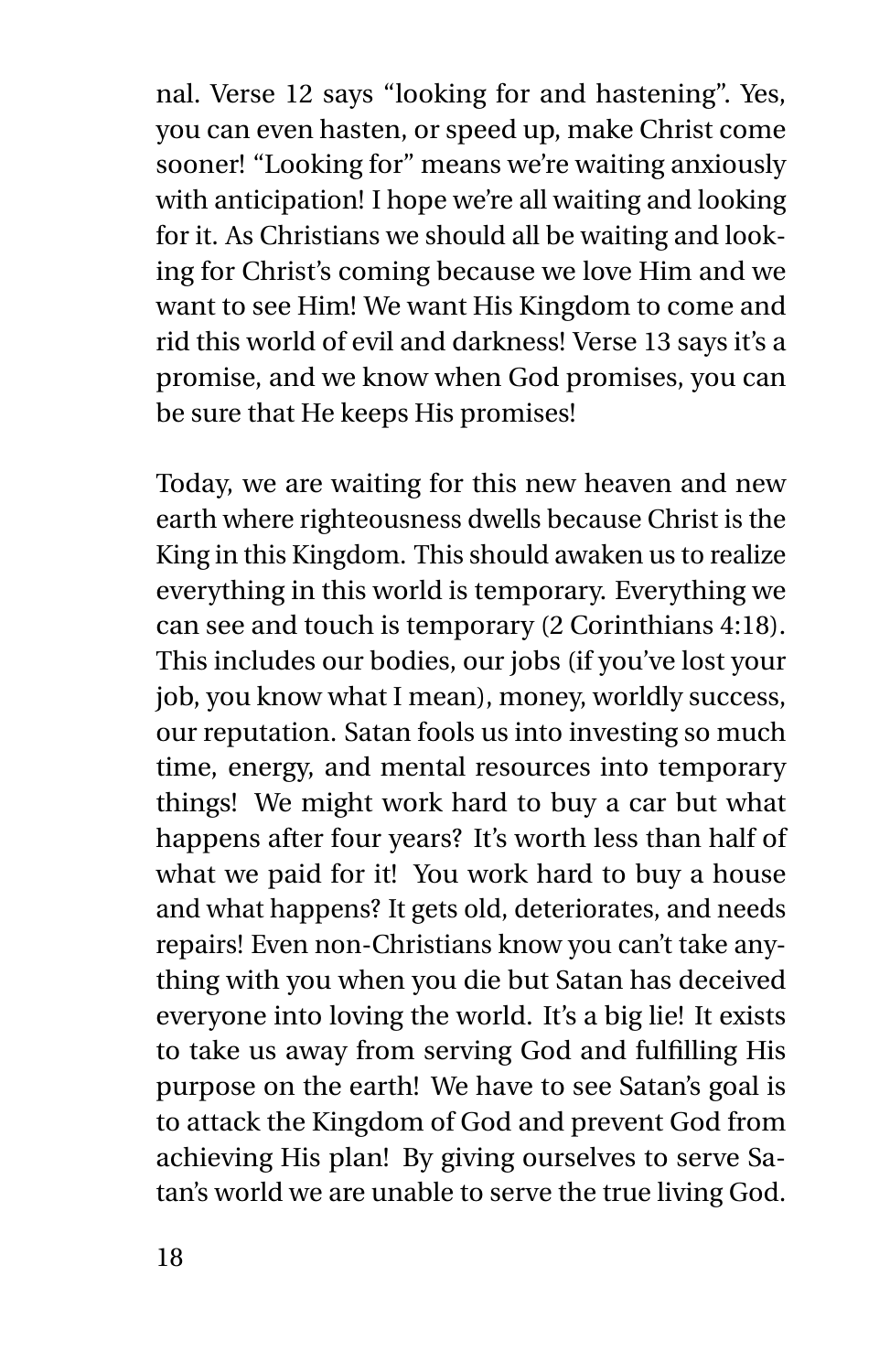We put ourselves under Satan's rule rather than God's. People think if they believe in Jesus, or after they believe, if they submit entirely to Christ that they will lose control over their lives but by not believing and not submitting to Christ you actually hand over control to Satan. Satan fools people into thinking they're free when they're actually his slaves. They're rejecting the true freedom that comes with being a follower of Jesus Christ!

# **He is coming back to claim His bride, the Church**

I want to focus on this point a little bit because we have some visitors here who are Christians. This is good for those of us who have been meeting together for a while too. Let's read Revelation 19:7-8. Note that this is near the end of the Bible.

*"Let us be glad and rejoice and give Him glory, for the marriage of the Lamb has come, and His wife has made herself ready. 8 And to her it was granted to be arrayed in fine linen, clean and bright, for the fine linen is the righteous acts of the saints."*

The Lamb here is Jesus Christ, of course, He's called the Lamb of God in John 1:29. There's also a wedding that's going to take place. Did you realize that Jesus is getting married? It says here His wife has made herself ready. If you've been married, especially if you're the bride, you know you can't just go to the ceremony in your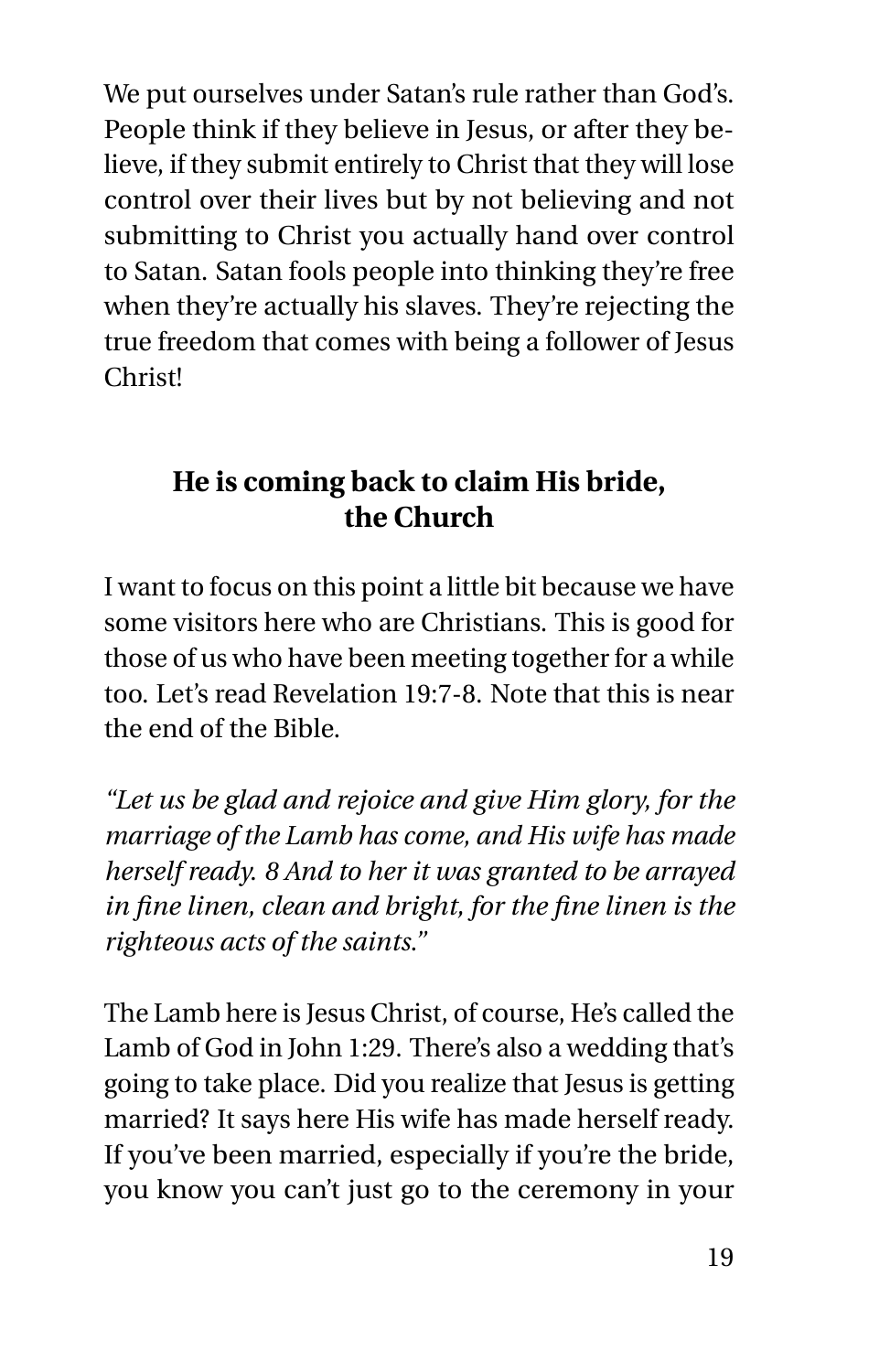pyjamas, unwashed face, teeth unbrushed, standing next to your groom and you say "I do" with bad breath! You wouldn't do that! Most people will spend months ahead of the wedding to plan their makeup, hair, and the bridal gown. They want the wedding day to be perfect and many people spend a lot of money on it! These days, it's common for people to spend tens of thousands of dollars on a wedding. They do this because they want to be well prepared because it's a very important occasion, one that's hopefully once in a lifetime!

And who is the "wife" described in verse 7? Christ's wife is the Church, which is composed of us Christians. It says "the bride has made herself ready", so whose responsibility is it to prepare? If you're getting married, who's going to choose your bridal gown? Is it your parents' responsibility? Do you just sit at home and expect others to make all your wedding plans for you? No. You will be involved and take responsibility for your own wedding and make sure everything is done properly! It's the same here for this wedding in Revelation 19. Christ expects that the bride, the Church, makes herself ready and the wedding gown is this linen, clean and bright. You see that you cannot participate in this wedding with dirty clothes or the wrong clothes. The bride's garments must be clean, pure, and holy. Christ will not just marry anyone. If you were to marry someone you wouldn't just pick a random person. You will try to choose someone who is a good match, a perfect counterpart. In the same way, Christ needs to have a perfect counterpart, someone who is a match to Him-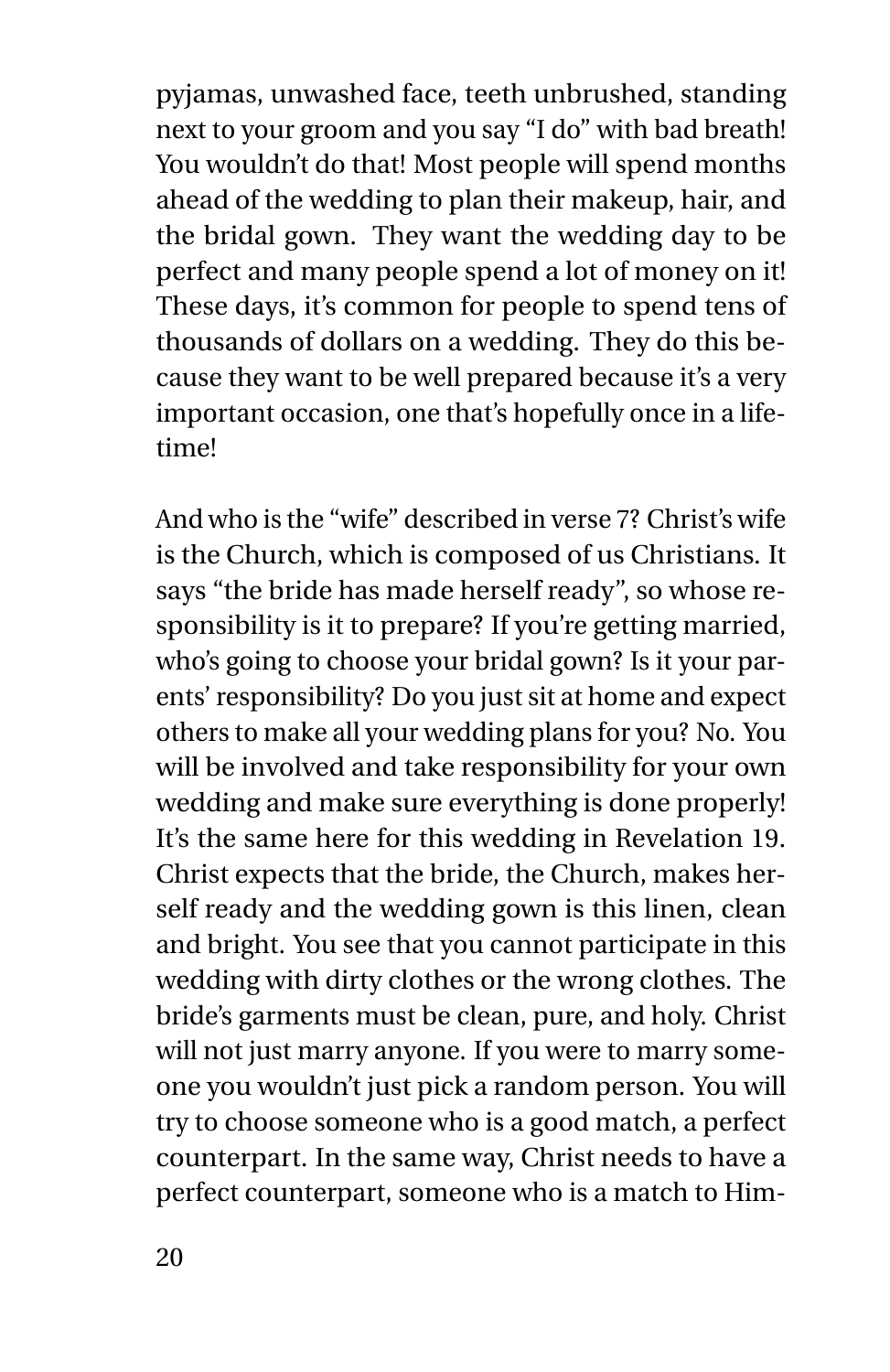self. Our Lord Jesus Christ is the image of the invisible God (Col 1:15), perfect, holy, completely one with the Father, so wouldn't it make sense that His bride is also perfect, holy, and like Him? What kind of marriage would it be if His bride is unholy, unrighteous, divided, not one with God, disobedient? This is why the Church must be a reflection of Christ, to be holy, and perfect. The time for the Church to be prepared is now.

The Church today is divided and mixed together with the world and sin. Everyone is doing their own thing, everyone has their own interpretation of the Bible. The Bible has one author, the Holy Spirit, so how can there be so many different interpretations? There is a common message that runs through the whole Bible. It's a message that God wants to tell us but man has interpreted the Word of God on his own with Satan's help to confuse and hide the message. Today, people divide and fight over their interpretations. God is a God of order and unity, not confusion and when confusion and division exist in the Church, it is not from God. So to prepare the Bride of Christ, we must understand what God's design and plan for the Church looks like.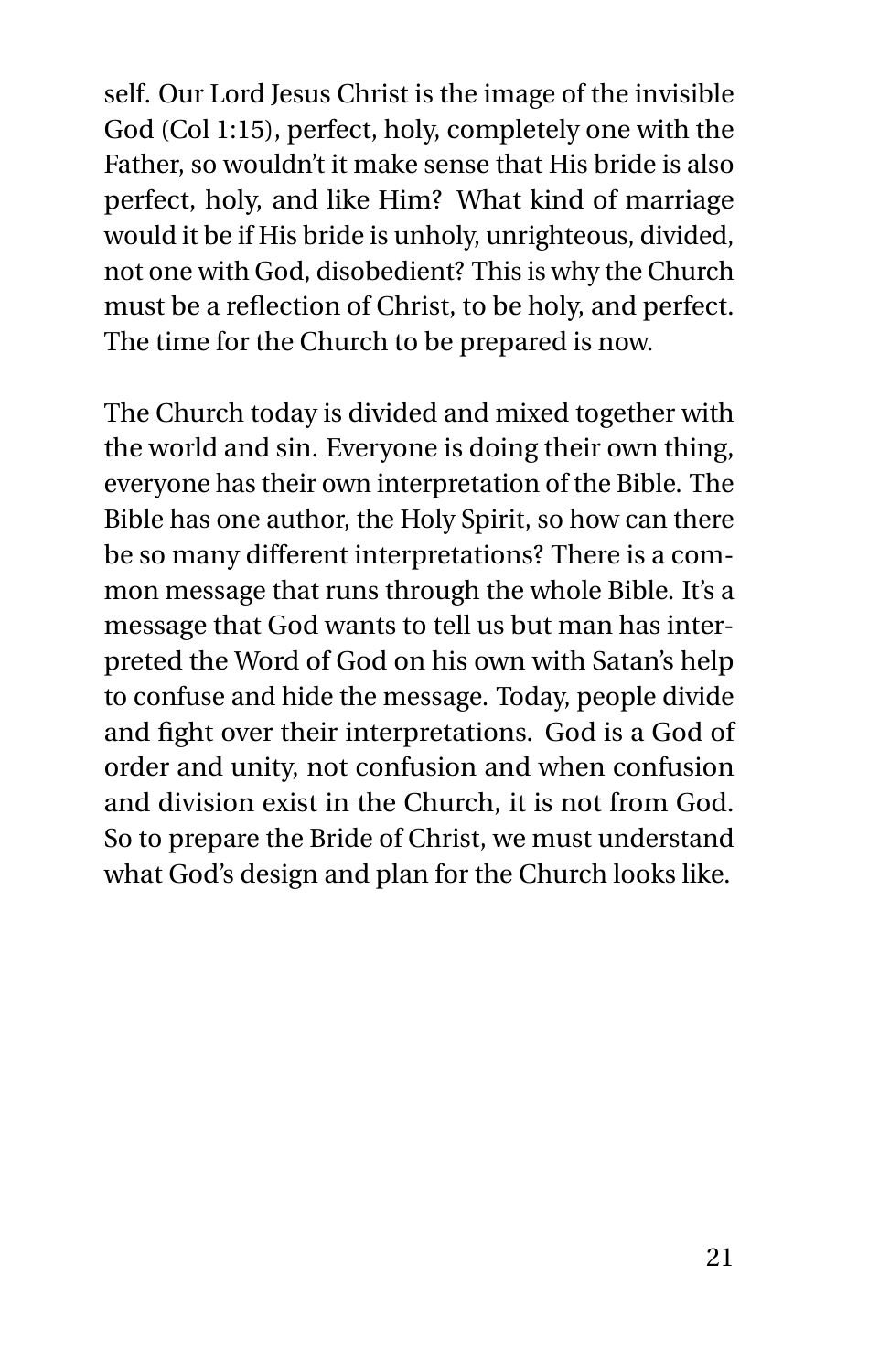#### **What the Church is**

*The house of the Living God (1 Tim 3:15) – where God dwells among His people*

*The Bride of Christ (Eph 5:25-27)*

*"Husbands, love your wives, just as Christ also loved the church and gave Himself for her, that He might sanctify and cleanse her with the washing of water by the word, that He might present her to Himself a glorious church, not having spot or wrinkle or any such thing, but that she should be holy and without blemish."* Again, the Church is the counterpart, the Bride, of Christ as we mentioned earlier.

# *The Kingdom of God*

Just as there is only one Bride for the Groom, there is only one Church. You may say, "There are thousands of churches in the world! They all love the Lord, they're all serving God!". You may say this, but I'm telling you in the Bible there is only one Church. Today's situation of having thousands of groups and denominations is not normal. It came about because of Satan's attack on the oneness of the Church and by dividing it. He does this because the Church is the expression of the Kingdom of God, it's a manifestation of the unseen Kingdom of Heaven. When Christ returns and establishes His Kingdom on the earth the whole world will see the Kingdom, but today, before that happens, the Kingdom is not physically visible. The Church is to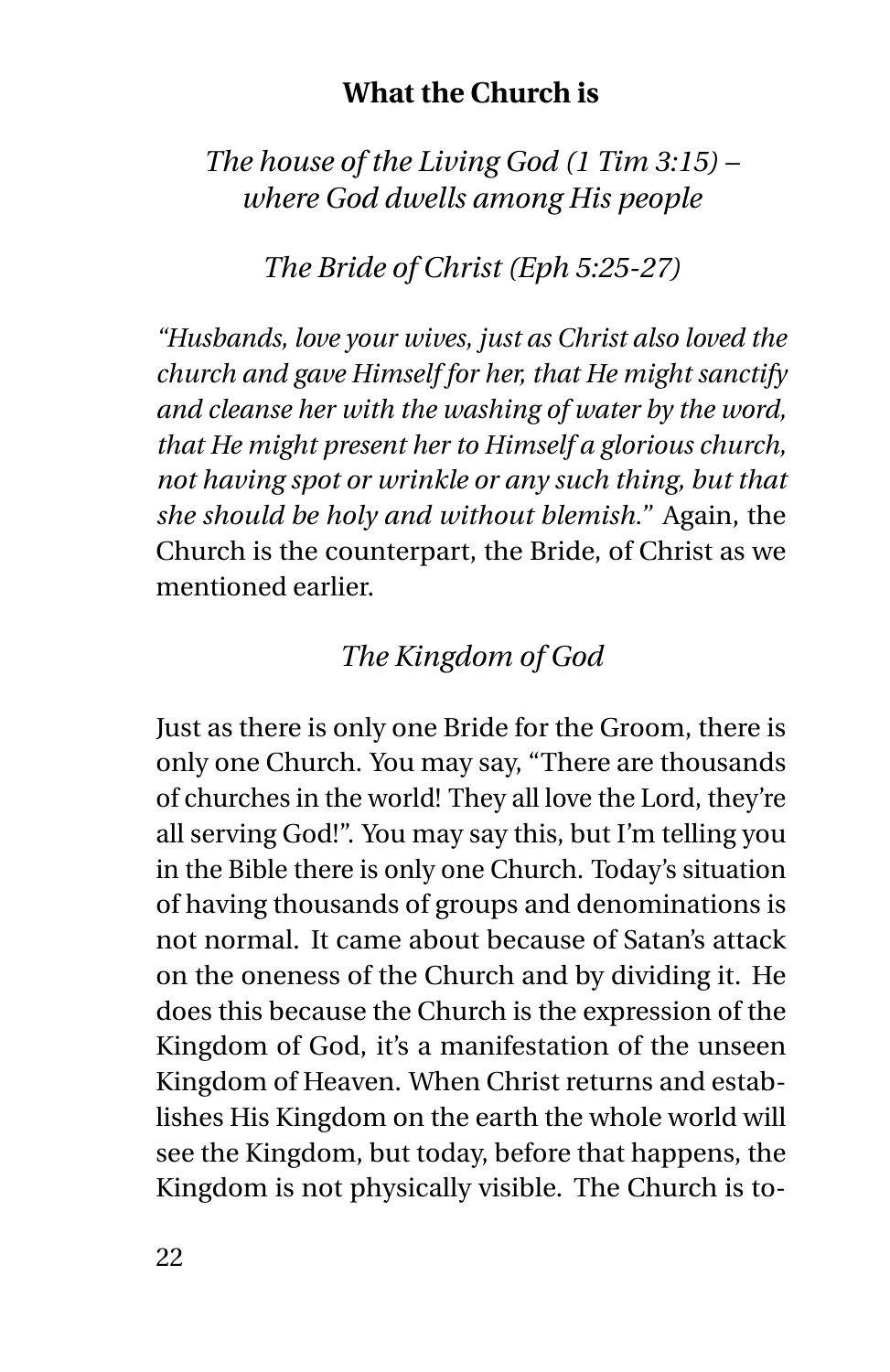day's manifestation of the invisible Kingdom to give the world a taste and to give them a way to be saved and come to Christ. If the Church is divided, confused, disagreeing about the truth, fighting and quarreling then the truth, the Kingdom will be obscured from the world and even drive people away from God.

#### *Heavenly*

The next point is that the Church is something heavenly; it's not from the earth. Hebrews 9:11 says: *"But Christ came as High Priest of the good things to come, with the greater and more perfect tabernacle not made with hands, that is, not of this creation."* The tabernacle that Christ serves is not made with human hands, therefore the Church is not a human work. It's from God, separated from the world, holy, does not belong to the world, and it is not a worldly organization. Man's ideas, strength, capabilities, methods are earthly and do not belong in something heavenly like the Church. The Church must be edified by works performed through the Spirit and with Christ's authority.

# *Characterized by Oneness*

The Church must be undivided and one. That means all of God's people must be one with Christ in His thinking, His vision, His goals, His purpose. We must all be one in following Christ as our head. Today people follow a spiritual leader, they belong to a denomination, or a they go to a "Chinese church" or a "Filipino church" or "Black church". We see in Ephesians 2:14-17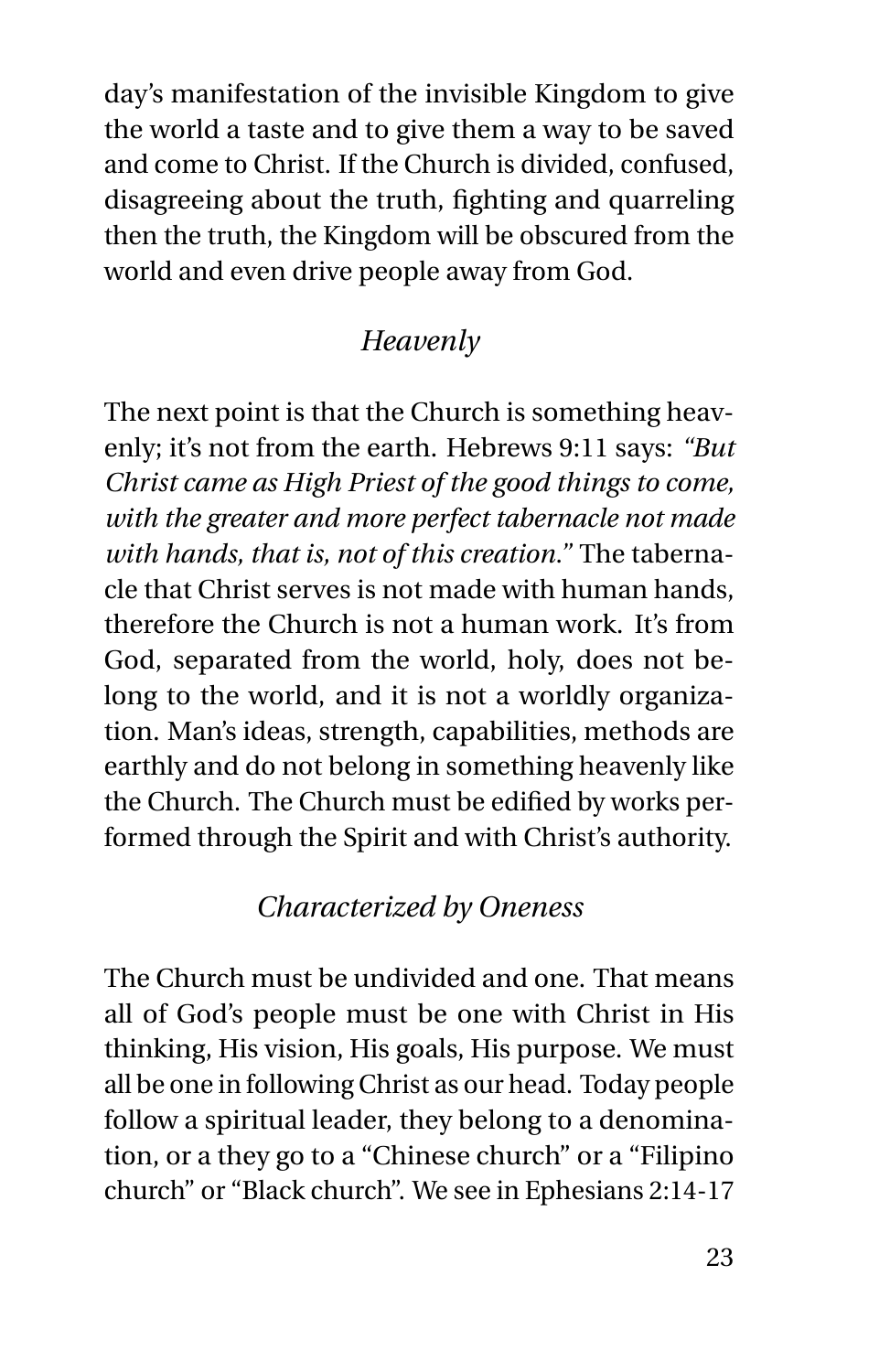how Christ has broken down the middle wall of separation on the cross. He created ONE NEW MAN and reconciled the different sides into ONE body through the cross. This means in Christ there are no longer differences between us that should divide us because those differences originate in the flesh but now we're in the Spirit. You could be from Korea, I could be born here, we may have different backgrounds, speak different languages, and have different cultures but in Christ we are brothers and sisters and those differences should not prevent us from being built and knit together, being in fellowship together, serving God together.

If I create a "Chinese church" or a "Filipino church" or a "Korean church" then I am going contrary to what Jesus Christ accomplished on the cross because on the cross He reconciled us all to one body and broke down the separating wall between people. We put the wall back up by forming different types of "churches" to suit our interests, our own comforts, or for the benefit of people. I'm more comfortable with Mandarin so I form a Mandarin speaking church. This now becomes MY choice because it's something I prefer. This is contrary to what the Lord accomplished on the cross, as we've said. We ignore that the Church is God's house, and not ours to change or choose. Other verses in 1 Corinthians and Galatians talk about how there is no more Jew or Greek. Some may say, yes it's true spiritually but then why is the spiritual not also our true and actual practice? Whatever is true in the spiritual realm must also be true in the physical realm, in our practice. Are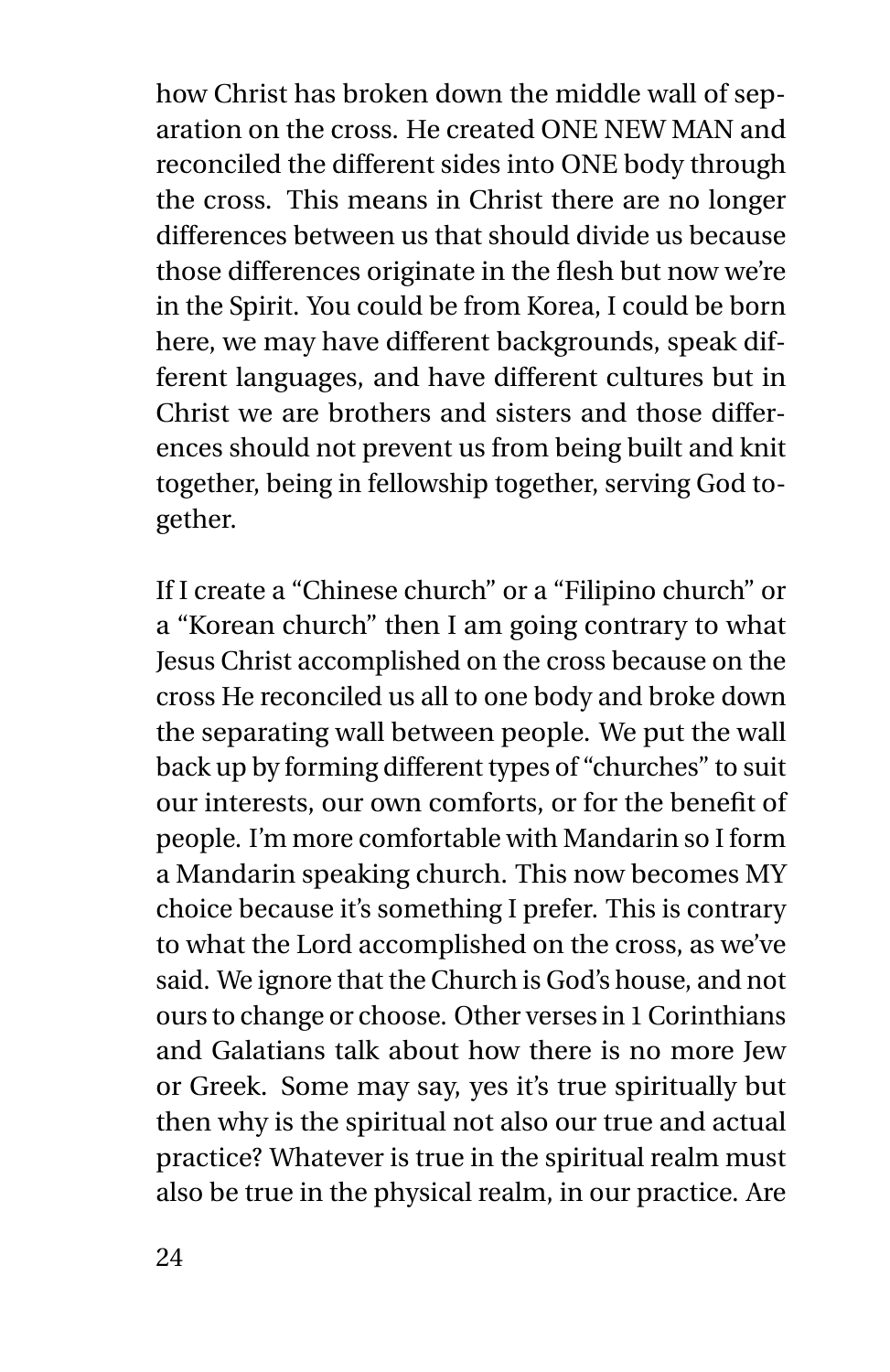we not spiritual people who live and walk according to the Spirit?

If we truly believe that there are no differences like class differences or cultural differences then we have to live it out, otherwise you cannot say that we believe the Church is the pillar and base of the truth (1 Timothy 3:15). We say the Church supports the truth but we don't really believe or practice it. Every "church" thinks they follow the truth but ignore the basic truth about the Church and division. We may even not know what we're doing and are confused about it. This is why Satan attacks the Church by confusing and twisting the Word of God so that there are so many different interpretations. People interpret the Word in whichever way they like.

## *Christ as the head, and not man*

The Bible tells us that Christ is the Head of the Church, not a man. If you ask any Christian group, they'll all say "Yeah, yeah Christ is the Head. Of course!" but in actual practice, they revere a man and set up a human leader. They'll give him a title, call him "Pastor". If you ask them who's in charge, they'll refer you to the pastor. Is Christ the head? Yes, they'll say! In practice, everyone follows the pastor, or the "elder", or the "pope", the "priest", or whichever man. So is Christ truly the head? You can say whatever you like but people can see from your practice whether what you say is the truth or not. We lift up man, give them honor and respect, we don't question what they say. In the true Church, Christ is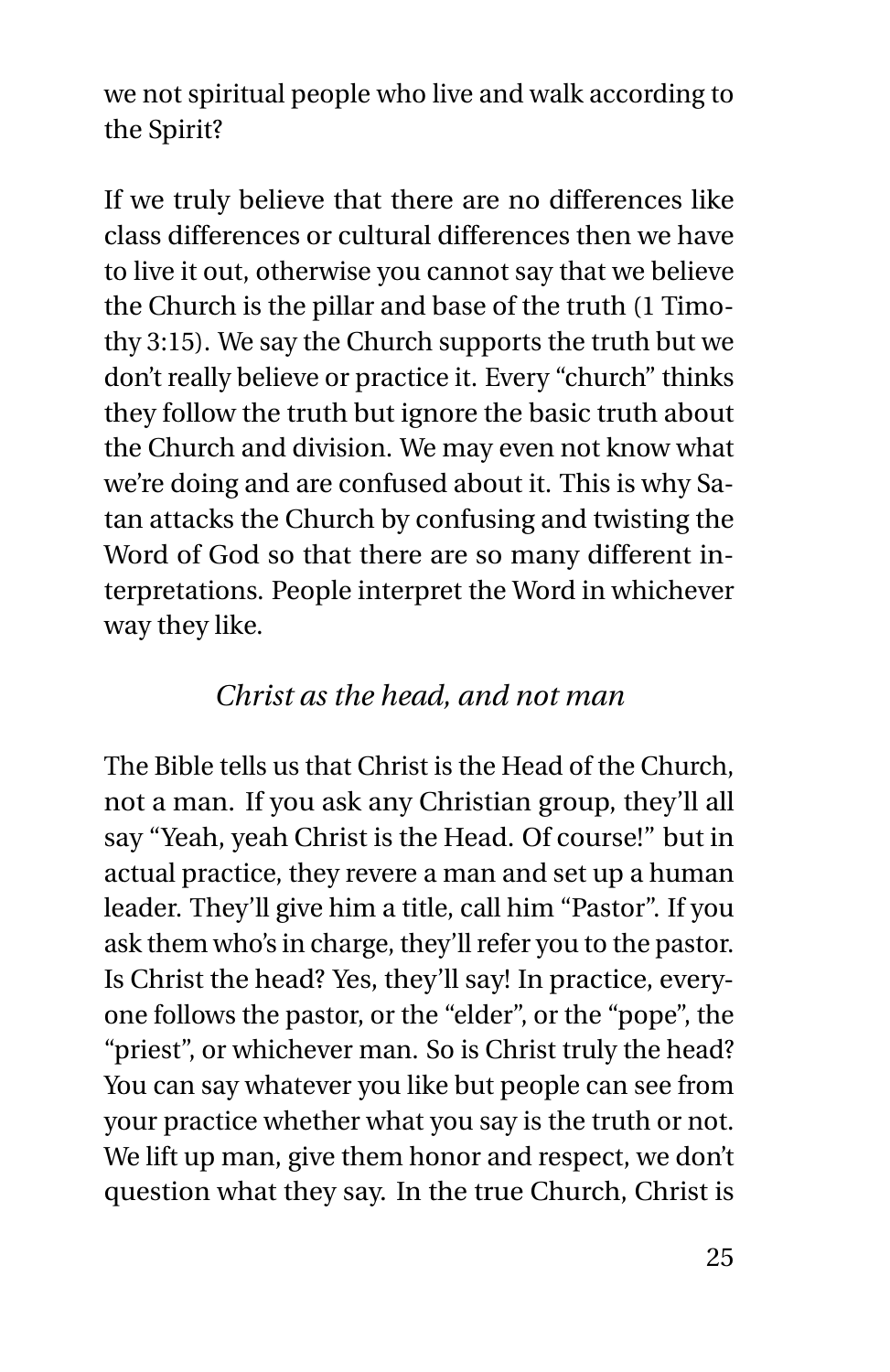the head and all of us we have the same status. We have different responsibilities, different roles to play, but we are the same "level". Nobody is superior to another person. Even Peter did not receive honor from Cornelius and proclaimed "Stand up; I myself am also a man" (Acts 10:25).

## **The Church is not/does not**

# *A physical building*

Some people say, "I drove by that church", "Look at that church over there". We also should not say "I go to church". We ARE the church. The Church is not a physical place or location. This building we're meeting in now is not a church. It's just a building. You'll never see in the Bible that a physical building is referred to as a "church".

# *A social club . . .*

.. . for you to make friends, to find a girlfriend or a boyfriend. The Church is not for helping you to find business contacts or to advance your career. That's what some people do: they come to the meetings of the Church with a personal motive. This is not what the Church is for. It's selfish and shows we are not truly seeking the Lord. What happens if you don't find a girlfriend or a boyfriend, or nobody is interested in whatever you're selling? Do you cut off fellowship and go find another "church"?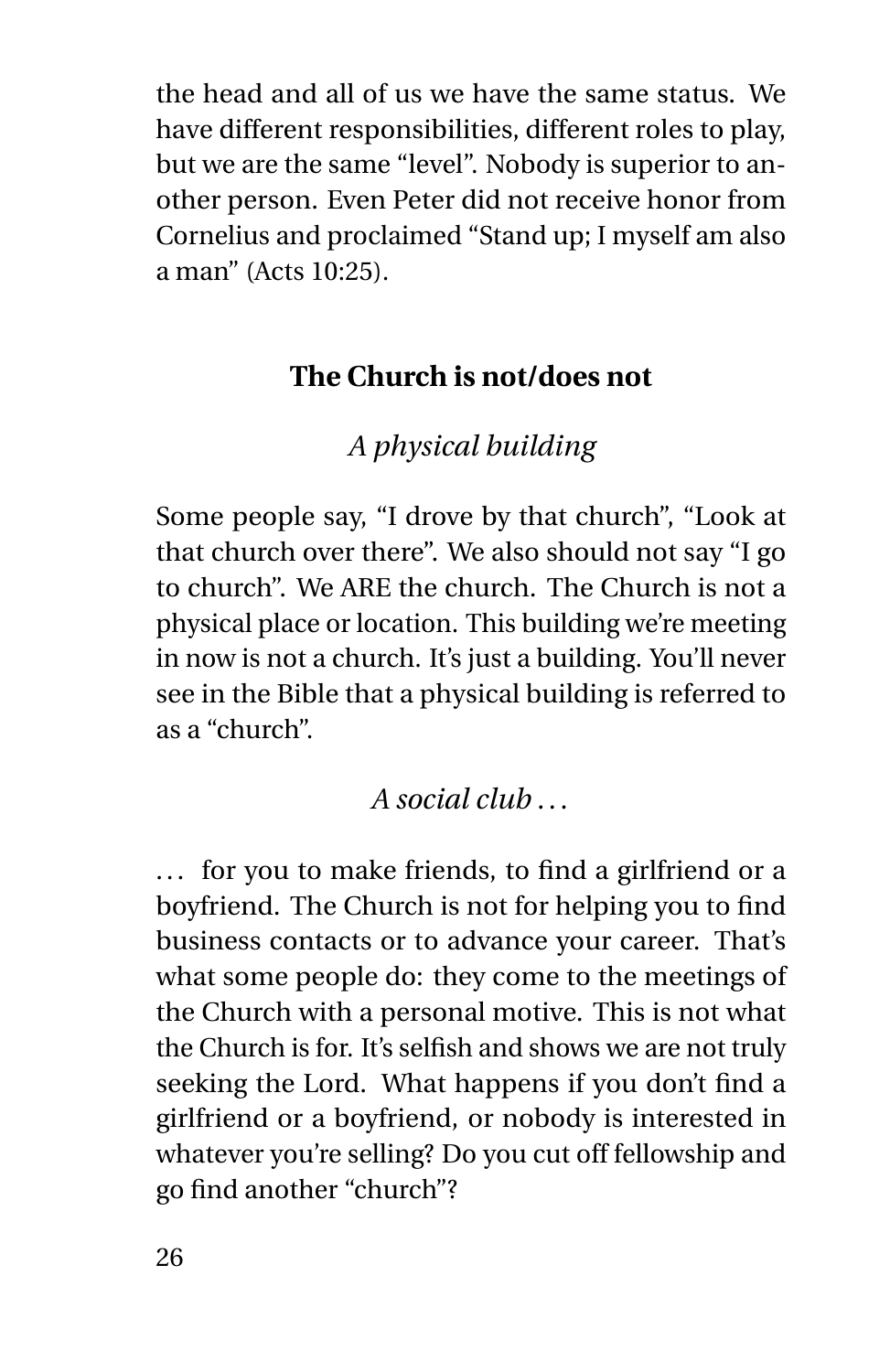#### *A charitable organization*

The Church has a responsibility to do good works to help people but that is not the primary purpose of the Church. The Lord instructed the Christians to make disciples of the nations, baptizing them in the name of the Father, the Son, and the Holy Spirit, and teaching them to observe what He commanded (Matthew 28:19-20). The purpose of the Church is also to make all see the manifold wisdom of God, including the principalities and powers in the spiritual realm (Ephesians 3:10), and to contain the fullness of God (Ephesians 1:23). It must never put man's interests ahead of God's interests. This is what Satan does as the Lord said when He rebuked the devil: *"But He turned and said to Peter, 'Get behind Me, Satan! You are an offense to Me, for you are not mindful of the things of God, but the things of men"'* (Matt 16:23).

#### *A business*

It is not for making money. If you want to make a donation, and the Lord put it in your heart to do so, then go ahead. Some Christian groups pass a platter around and expect you to donate. If you make a donation, you may even be recognized for it. Where does the money go? In some cases it goes to make someone wealthy, or to pay the pastor's salary (which is not permitted, by the way). If the Church is involved in money-making then corruption, disputes, and greed will come in.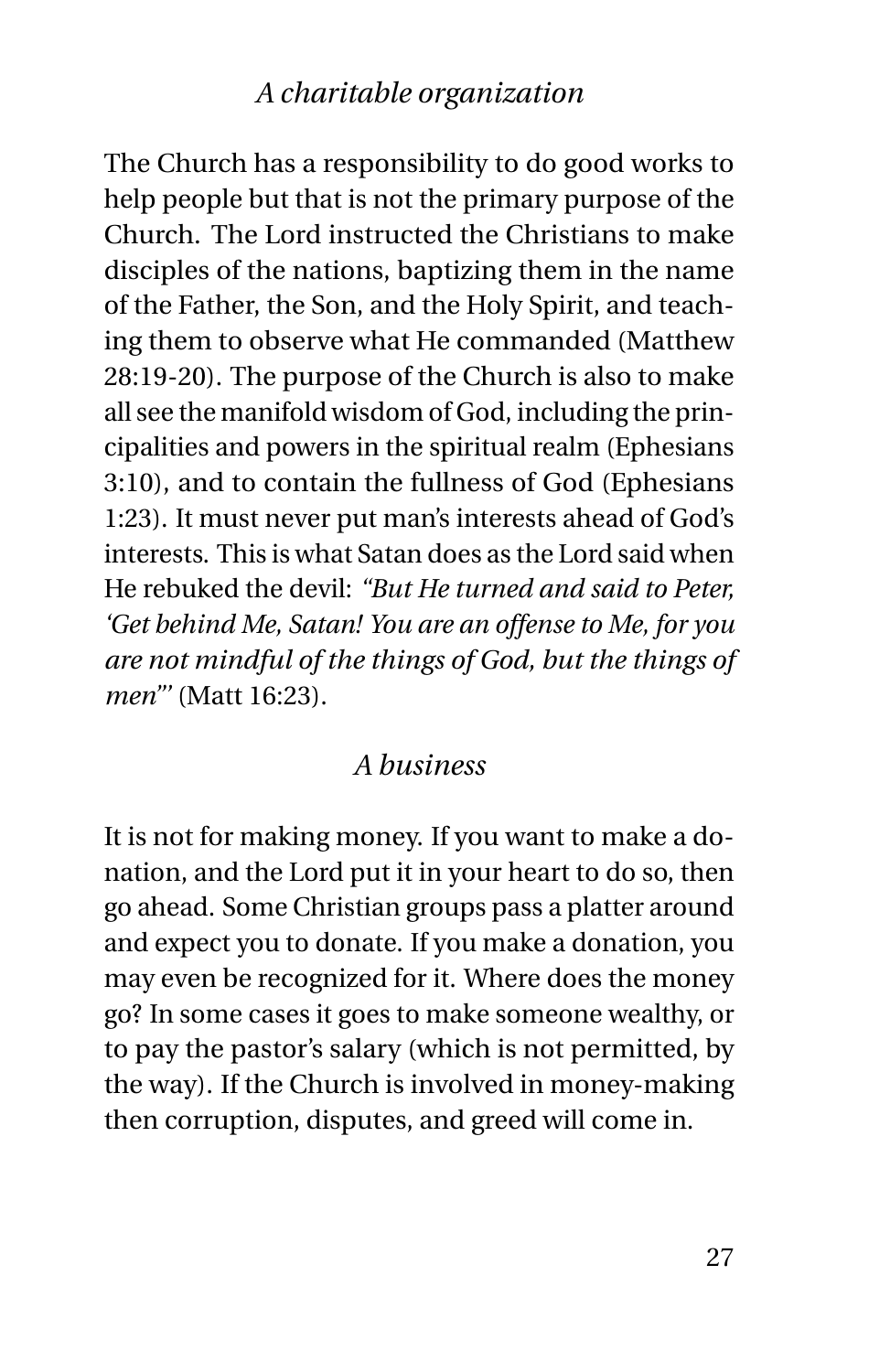#### *For "spiritual entertainment"*

For some people the church goes together with music and singing. If you're not making your own music and singing for pleasure, then you're listening to someone else sing or making music for pleasure. They call this "worship". The word "worship" in Hebrew (שְׁחַה, *shachah*) means to prostrate oneself or bow down, either figuratively or literally in reverence. Another use of the word in Hebrew is to serve God as a priest like Aaron and his sons (!דַבָע, *abad*). It all involves total submission, service, reverence to God. There is no personal emotional pleasure, stirring up of emotions and appealing to personal tastes. People may come to the meetings because they like the music or the band but the Church is not for entertaining people. In some congregations, they have a choir or put on a play that people watch. Sunday services are like a religious program. You just sit, watch and enjoy (or not). You listen to the sermon and someone reads the Bible for you. It's just a "spiritual show" in God's name. Is that how the Church is in the Bible? The Bible shows us that it is every Christian's responsibility to participate in the edification and functioning of the Church (Eph 4:16). There's work to do for everybody, such as providing spiritual food, attending to practical needs, preaching the gospel, shepherding new believers, prayers for the Church, taking care of one's personal growth and walk, etc ...; we're not here to observe and be entertained. As Paul said to Timothy, in the last days, many people will *"not endure sound doctrine, but according to their own desires, because they have itching ears, they*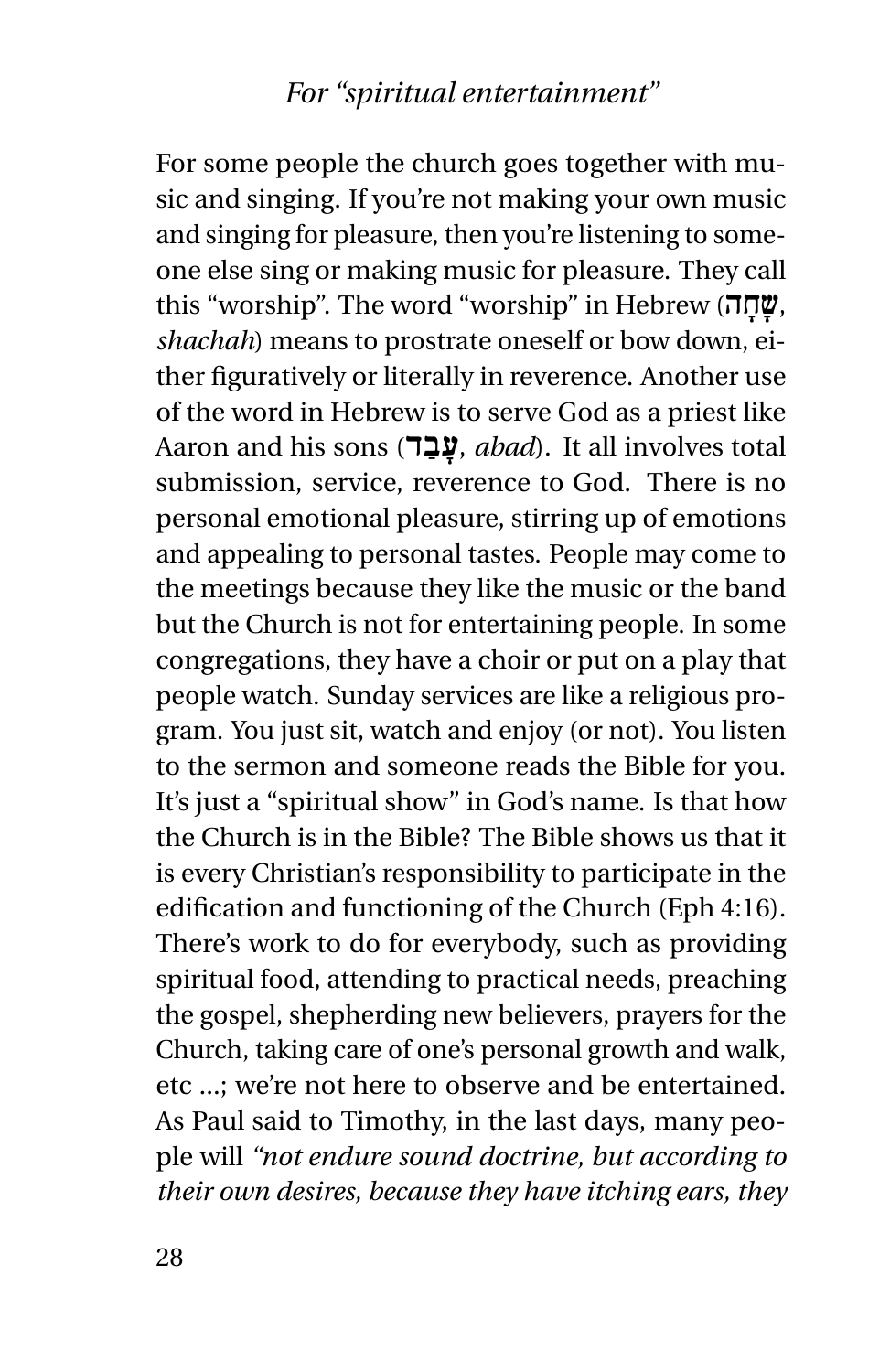*will heap up for themselves teachers, and they will turn their ears away from the truth, and be turned aside to fables"* (2 Tim 4:3-4).

#### *For religion*

Being a Christian to many people involves rituals and traditions. This has a "religious" appearance but actually has no spiritual value. It does not cause growth nor does it advance God's Kingdom. In fact, it causes spiritual death. We were saved not only from sin but also from aimless conduct received by tradition (1 Pet 1:18) and from dead works (Heb 9:14), which religious rituals and customs are.

# *Belong to any person or is it associated with any person*

It is not Paul's Church or Moses' Church, it's not anybody's except Christ's. It doesn't belong to a famous preacher either. If anyone says "this is my church, I started it, I built it", then you'd better run away because that isn't the church, that is someone's own ministry!

## *Have a name*

A name, when it's attached to a group or organization, is something that divides because you're saying "this is us, this is our group". The Church is the body of Christ composed of all true believers with no division or denomination. This is why you won't find a single church in the New Testament that has a name. What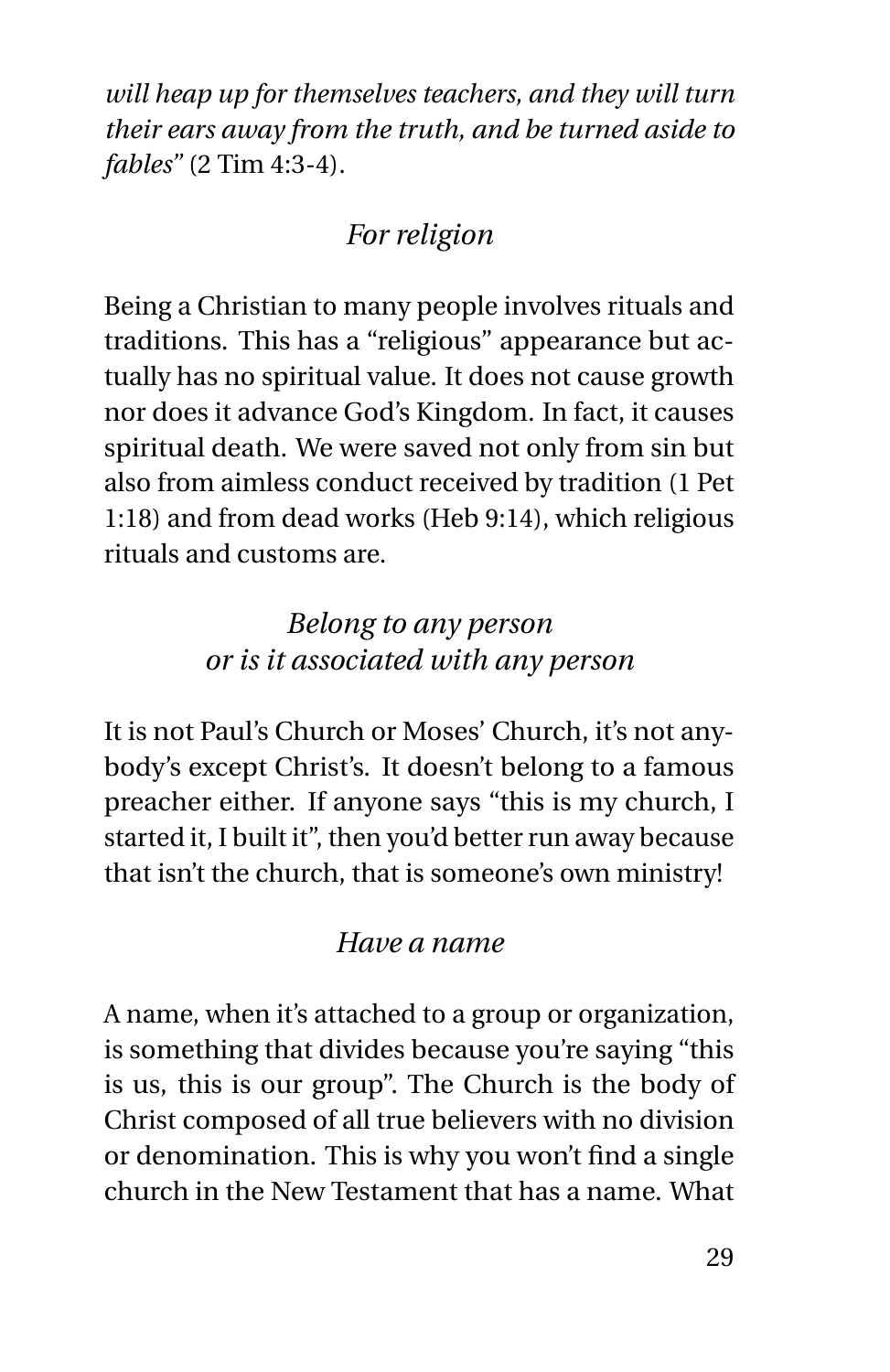type of church was Paul ministering to? Was it Baptist or Anglican? It was simply just the Church, Christians assembling together in the Spirit with Christ as their Head, expressing the glory of God and His Kingdom.

# *Have a hierarchy or positions*

Some groups will appoint a Chief Pastor, a Junior Pastor, Deacons, and so on and the congregation follows the Chief Pastor. He says you must do something and everyone obeys. Some groups have a headquarters and we have to follow the direction set by the headquarters. You have to realize, these are all man's creations. There is no such thing in the Bible! We all answer to Christ, we're all humans who are in need of spiritual supply and correction. We are all imperfect and must all submit to Christ as our true Head.

#### *For personal employment or career*

In the Bible, no one was paid a salary. Paul received gifts of support but it was not a salary (1 Cor 9:9-11, 18). He was not an employee of the church. He was a bondservant of Christ! (Rom 1:1) If someone receives a salary as an employee, then they are subject to their employer. If the employer wants this person to do something, then he has no choice. According to the Bible, we must always follow the leading of the Spirit in works of the Church but once I'm employed by the Church, I become subject to a man, my employer, and I will have to please a man rather than the Spirit as my main concern. In Revelation 2:14, the doctrine of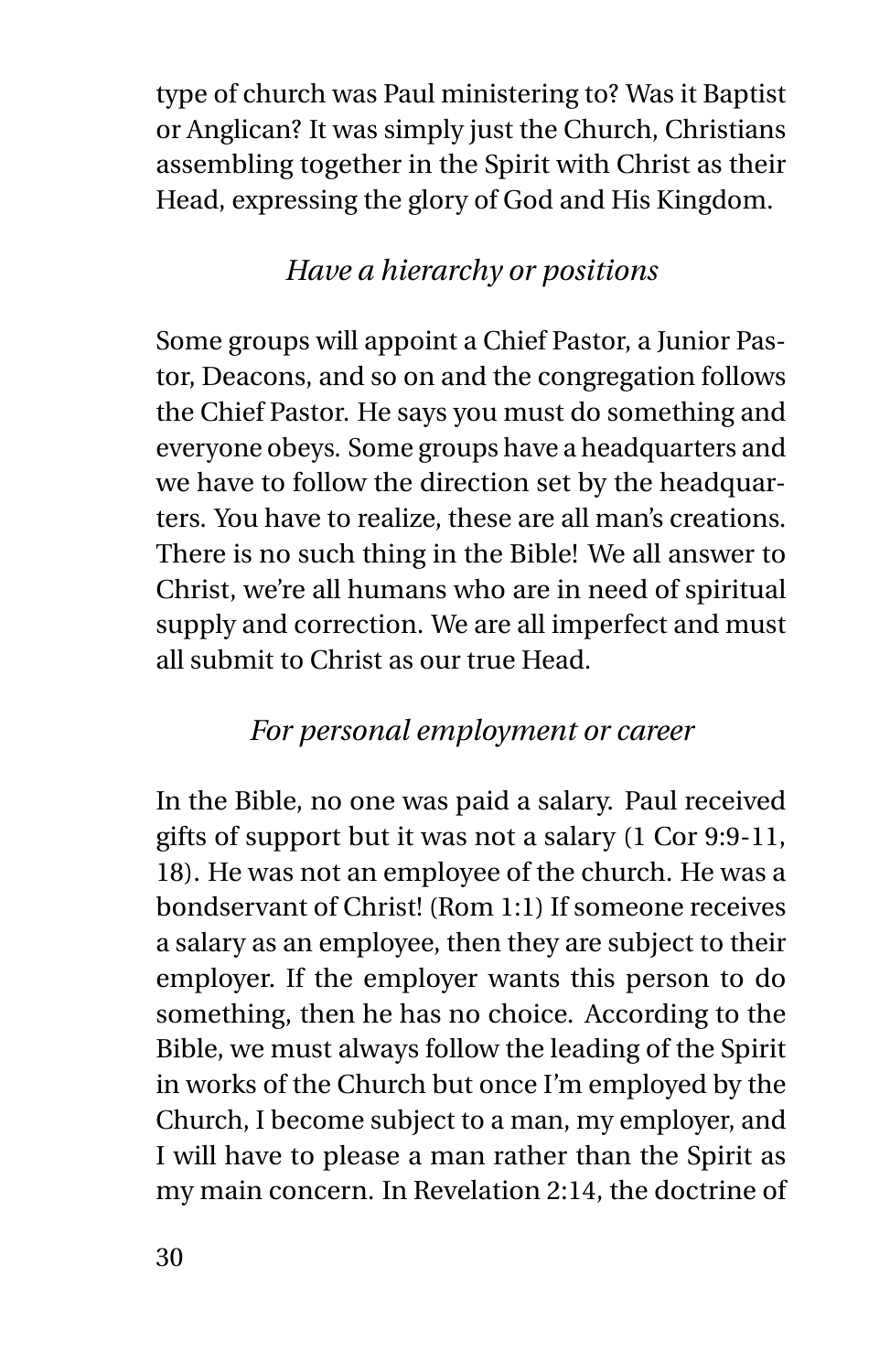Balaam is mentioned as something the Lord hates. Balaam was a prophet for profit. He prophesied for money and he was hired by Balak to curse the Israelites as they journeyed through the wilderness, but the curse could not come out of his mouth. He was only able to bless them. He tried three times and couldn't curse them but since he was already paid, he had to find another way to bring calamity on the Israelites so he caused them to commit sexual immorality and eat food sacrificed to idols. This resulted in God judging the Israelites and many of them dying. Prophesying (speaking words received from the Lord) for profit is forbidden in the Church.

## **How do we know Christ is coming?**

The Lord mentioned in the time before His return, the condition of the world will resemble the days of Noah and Lot (Luke 17:28). People will be mainly concerned about their own lives: marrying, drinking, eating. Society will be corrupt. The LGBT (homosexual/transgender) movement is a good example of this corruption. These days, morality has been flipped upside down. Anti-Christian sentiment is increasing.

In the Middle-East, political events are taking place to set up the Lord's coming such as the development of a peace plan between Israel and her Arab neighbors, and the recognition of Jerusalem as the capital city of Israel by the United States (December 2017). We can see the end of democracy in Daniel chapter 2, illustrated by